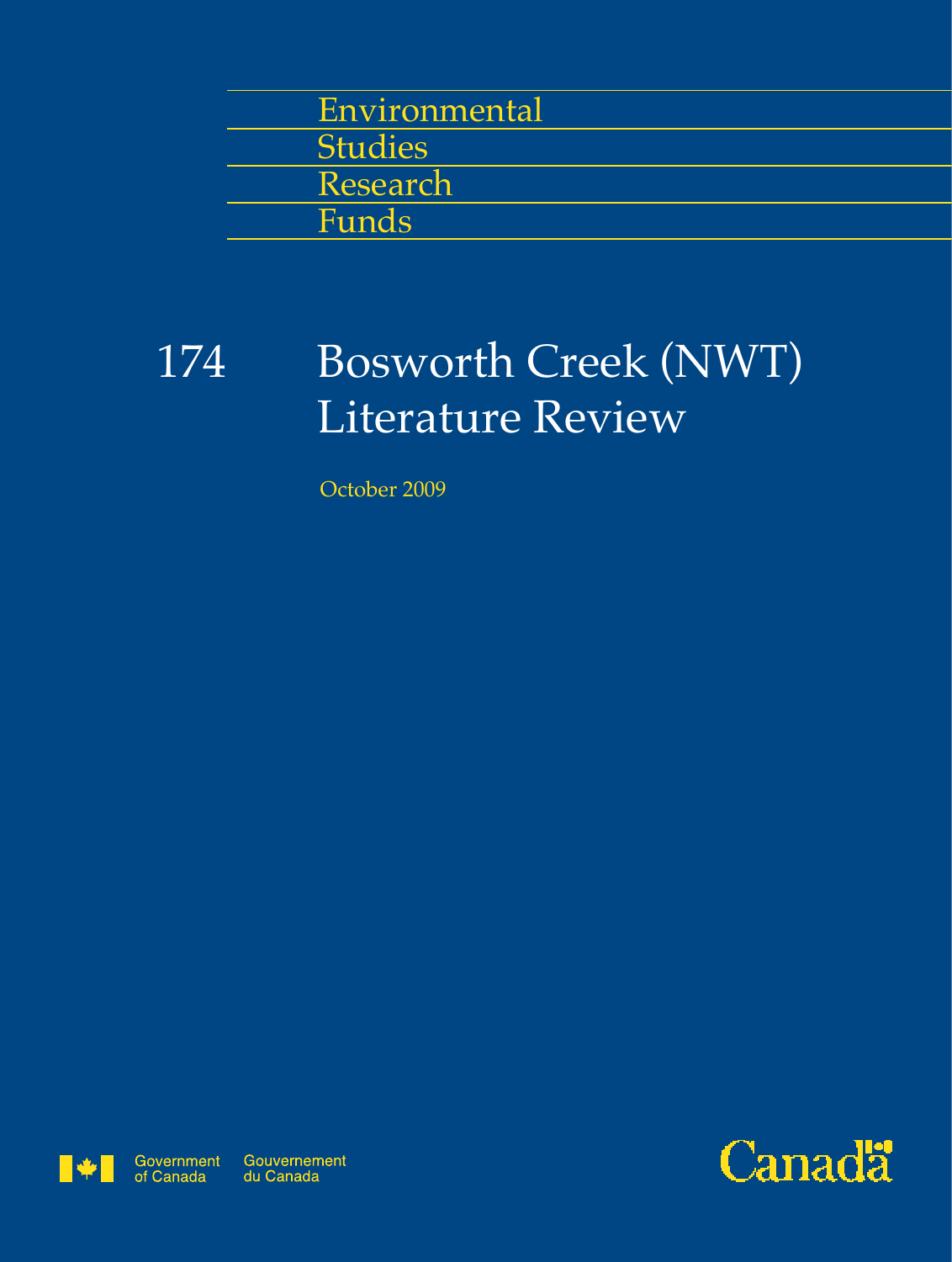Correct citation for this report is:

Senes Consultants Limited and Glen Guthrie. 2009. Bosworth Creek (NWT) Literature Review Environmental Studies Research Funds Report No. 174. Yellowknife, NT. 28 p.

The Environmental Studies Research Funds are financed from special levies on the oil and gas industry and administered by the National Energy Board for the Minister of Natural Resources Canada and the Minister of Indian Affairs and Northern Development.

The Environmental Studies Research Funds and any person acting on their behalf assume no liability arising from the use of the information contained in this document. The opinions expressed are those of the authors and do not necessarily reflect those of the Environmental Studies Research Funds agencies. The use of trade names or identification of specific products does not constitute an endorsement or recommendation for use.

Printed under the auspices of the Environmental Studies Research Funds

Cat. No. NE22-4/174E (Print) ISBN 0-921652-93-3

Cat. No. NE22-4/174E-PDF (On-line) ISBN 978-1-926750-13-2

To view a colour version of this publication, visit us online at esfunds.org/pubpub\_e.php

© Her Majesty the Queen in Right of Canada, 2010

Recycled paper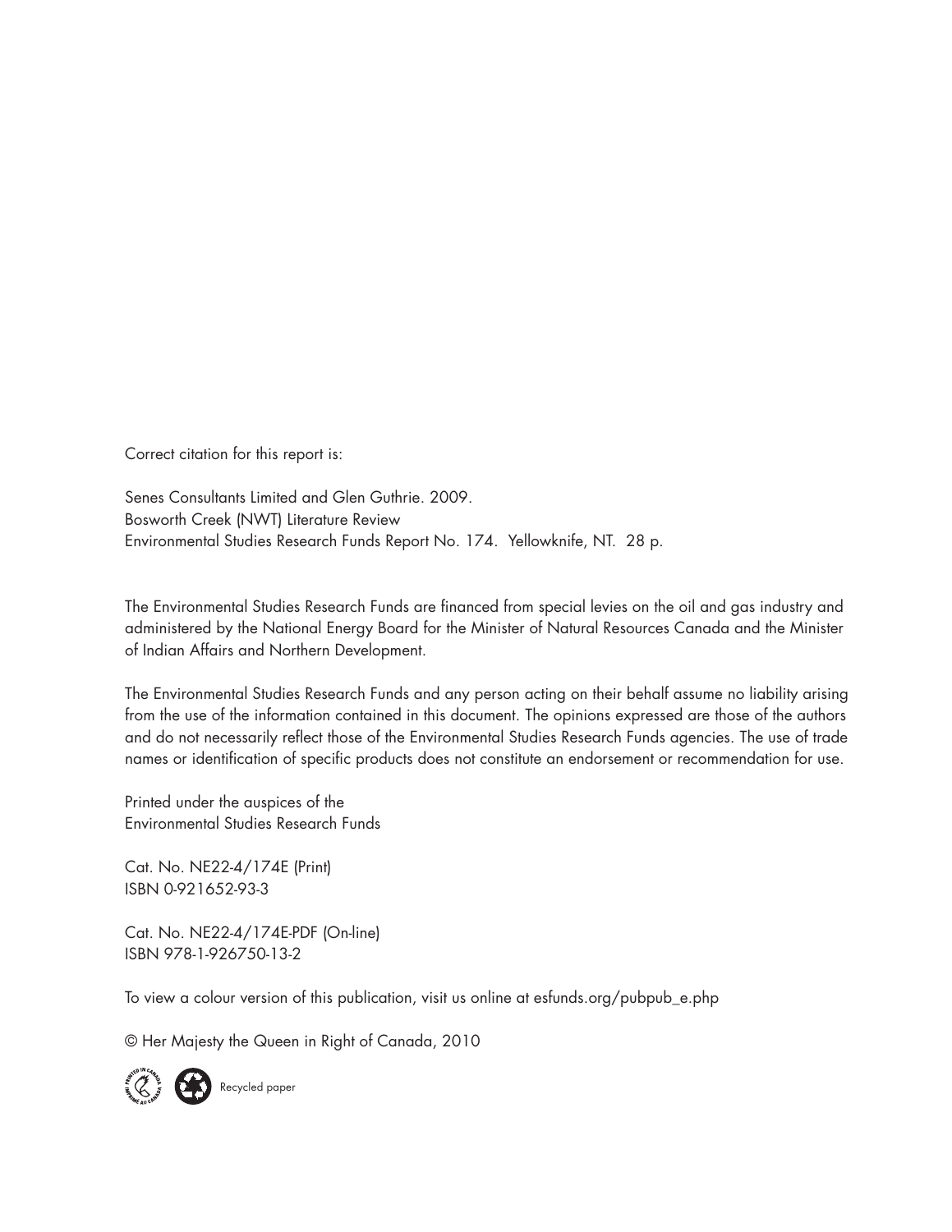Environmental Studies Research Funds Report No. 174

October 2009

# **Bosworth Creek (NWT) Literature Review**

by

#### **SENES Consultants Limited**

3rd Floor – NWT Commerce Place 4921 - 49th Street, Yellowknife, NT X1A 3S5

and

#### **Glen Guthrie**

Renewable Resource Communications Officer Sahtu Renewable Resources Board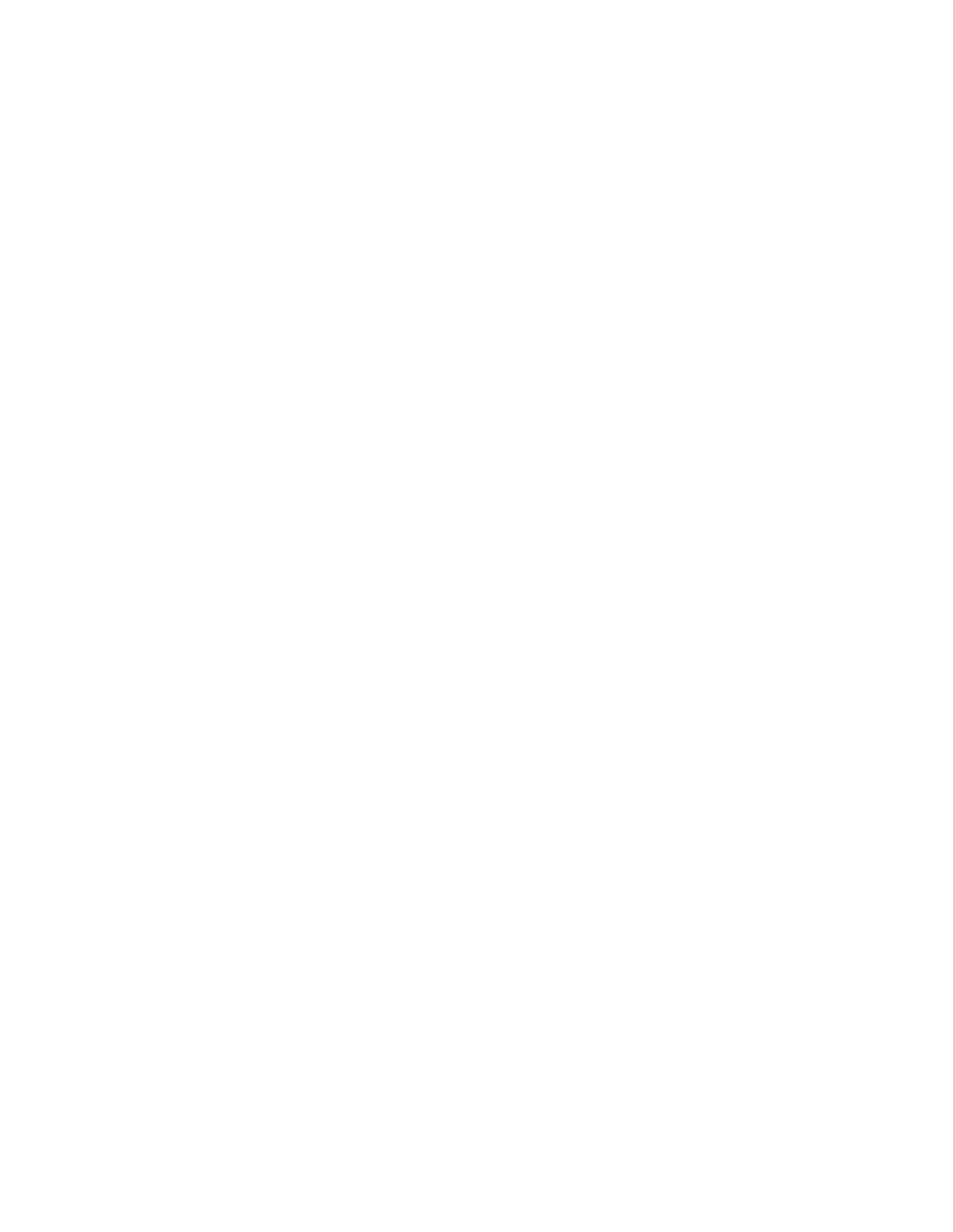# **TABLE OF CONTENTS**

| 1.0 |                                                                     |  |
|-----|---------------------------------------------------------------------|--|
| 1.1 |                                                                     |  |
|     |                                                                     |  |
|     |                                                                     |  |
|     |                                                                     |  |
| 2.0 |                                                                     |  |
|     |                                                                     |  |
|     |                                                                     |  |
|     |                                                                     |  |
|     |                                                                     |  |
|     |                                                                     |  |
|     |                                                                     |  |
|     |                                                                     |  |
| 3.0 |                                                                     |  |
|     | 3.1 GENERAL EFFECTS OF OIL AND GAS ACTIVITIES ON THE ENVIRONMENT 15 |  |
|     |                                                                     |  |
|     |                                                                     |  |
|     |                                                                     |  |
|     |                                                                     |  |
| 3.5 |                                                                     |  |
| 4.0 |                                                                     |  |
| 5.0 |                                                                     |  |
|     |                                                                     |  |
|     |                                                                     |  |
|     |                                                                     |  |
|     |                                                                     |  |
|     |                                                                     |  |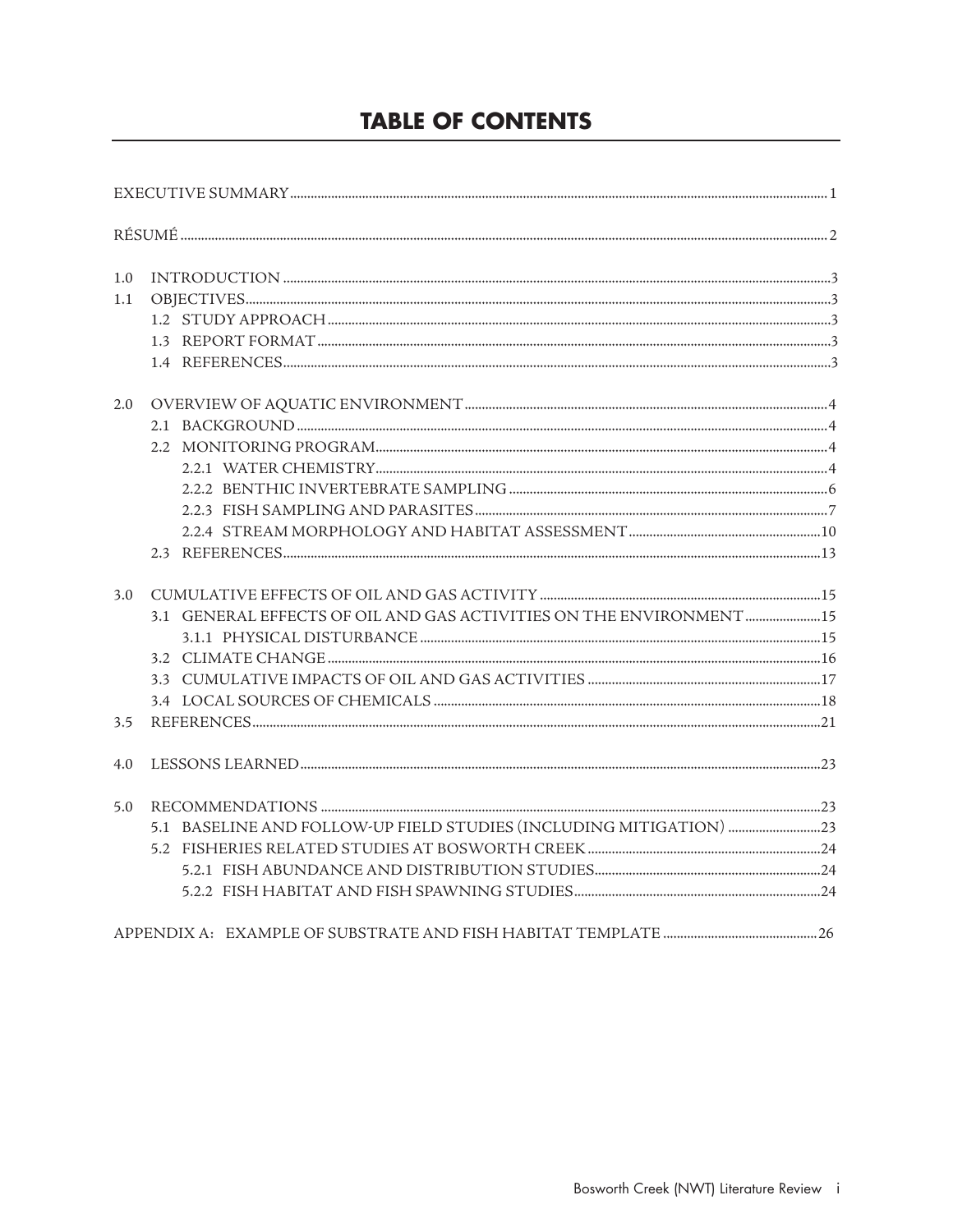### **LIST OF TABLES**

| 2.2.2 Average Benthic Invertebrates Collected By Surber Sampler From             |
|----------------------------------------------------------------------------------|
|                                                                                  |
|                                                                                  |
|                                                                                  |
| 2.2.5 Summary of Total Metal Concentrations in Fish Flesh in Bandy Lake - March  |
|                                                                                  |
|                                                                                  |
| 3.3.1 Types of Cumulative Effects Cited By the National Academy of Sciences      |
|                                                                                  |
| 3.4.1 Releases of Air Pollutants from the Norman Wells Crude Production Facility |
|                                                                                  |

## **LIST OF FIGURES**

|--|--|--|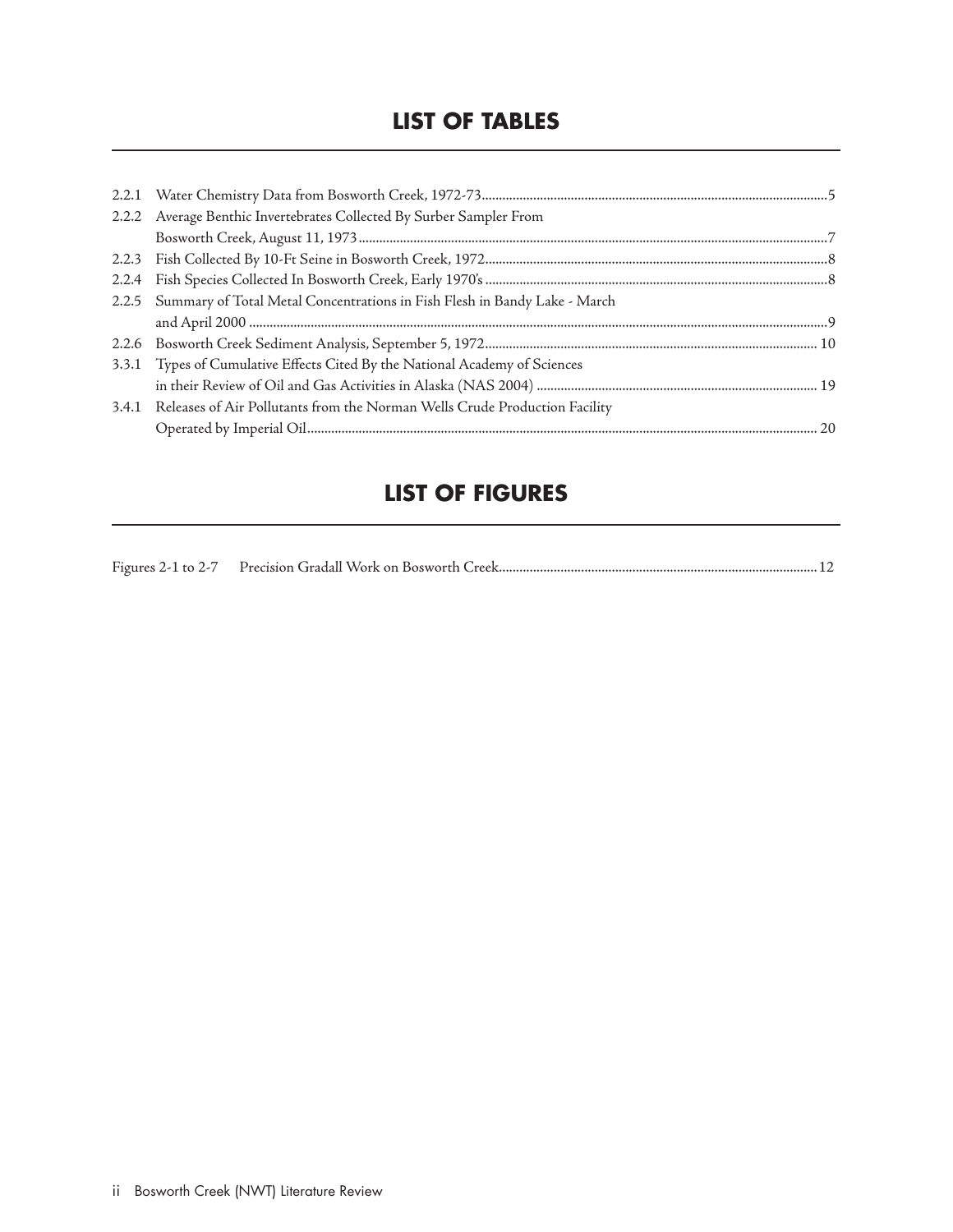# **EXECUTIVE SUMMARY**

Bosworth Creek originates at Hodgson ( Jackfish) Lake (Latitude 65° 18' N Longitude 126° 41' W), Tulita District, Sahtu Settlement Area and parallels the base of Discovery Ridge before changing course to the southeast and joining the Mackenzie River (Latitude 65° 16' N Longitude 126° 51' W) within the municipal boundaries of the Town of Norman Wells. Bosworth Creek has played an important role in local history. Natural flow was impeded with the construction of a weir in 1960 approximately 250 metres from its confluence with the Mackenzie River. The pond created behind this weir supplied the oil refinery with water for stream driven electricity and drinking water for the Town of Norman Wells. The town abandoned this water source in 1991 and closure of the refinery in 1996 prompted channel flow reclamation as recommended by the Government of the Northwest Territories (GNWT). The weir was removed and natural flow restored in 2005 under Imperial Oil Resources NWT Limited's Reclamation and Restoration Plan (SRRB 2008).

The Bosworth Creek Monitoring Project (BCMP) was developed following concerns raised by local residents regarding the absence of Whitefish and other aquatic species. The general question was "Now that the barrier has been removed, will these animals re-inhabit the stream on their own or should they be re-introduced?"

The Sahtu Renewable Resources Board contacted the Department of Fisheries and Oceans regarding this question and possible mitigation. Since the barrier no longer exists, it was decided that re-stocking the creek was unnecessary and that natural introductions should occur following stream reorganization.

The recent restoration of Bosworth Creek presented a unique opportunity for local youth to monitor aquatic ecosystem health. A creek monitoring project enables students to learn about local fish, invertebrates, hydrodynamics, sedimentology, streambed morphology, sampling techniques, data collection and evaluation. Therefore, a primary goal of the BCMP is to provide an avenue for Mackenzie Mountain School students to learn a wide range of scientific applications and report their findings to the scientific community through public presentations and publications. Publishing original articles in science journals and working in cooperation with government and industry will give these students significant advantages over other candidates when they apply for post-secondary education.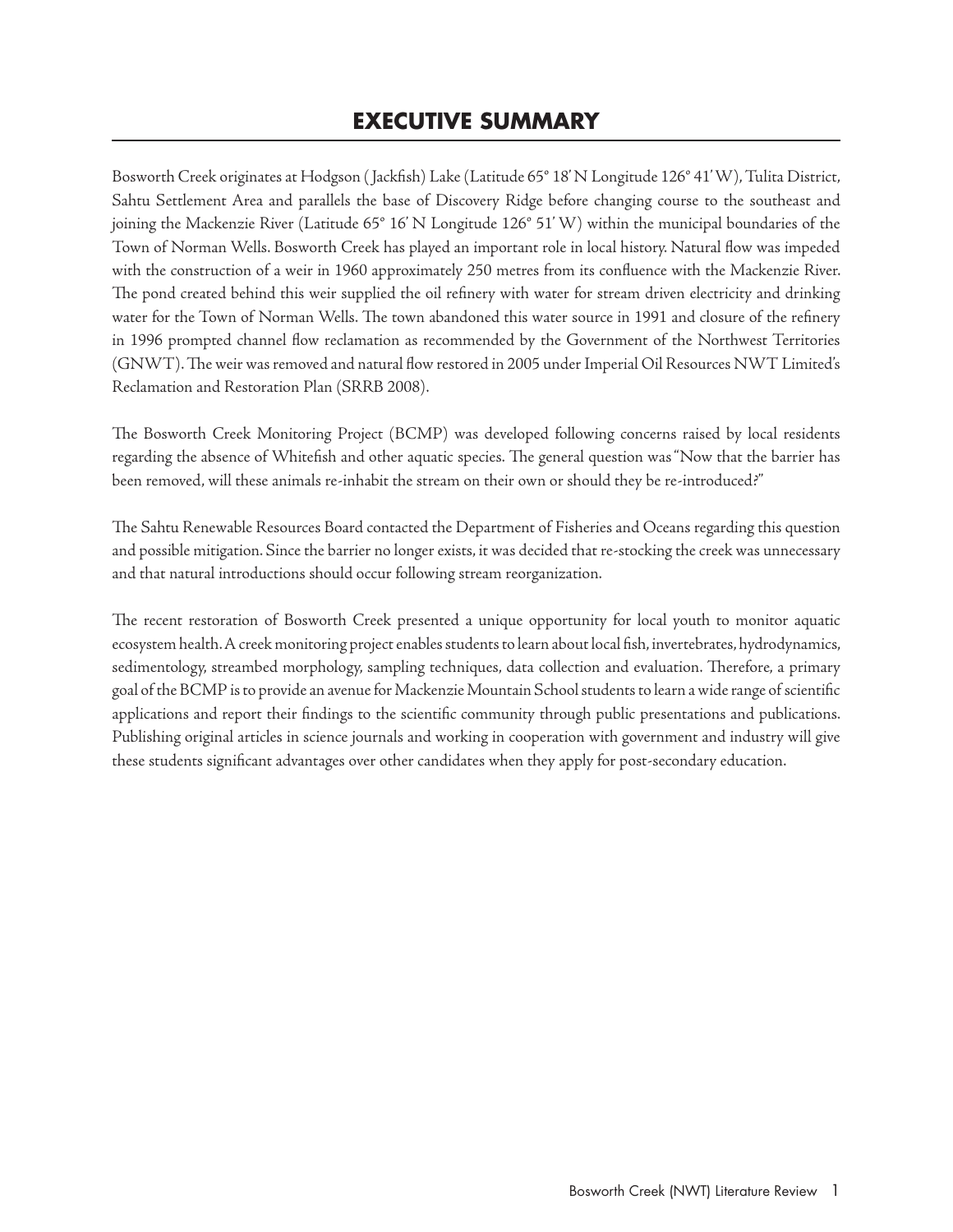Le ruisseau Bosworth prend naissance dans le lac Hodgson ( Jackfish) – 65° 18' de latitude N. et 126° 41' de longitude O., district de Tulita, région désignée de Sahtu – et coule parallèlement au pied du col Discovery. Il bifurque vers le sud-est et plonge dans le fleuve Mackenzie – 65° 16' de latitude N. et 126° 51' de longitude O. – à l'intérieur des limites de la ville de Norman Wells. Le ruisseau Bosworth a occupé une place importante dans la petite histoire de cette localité. La construction d'un déversoir, en 1960, à environ 250 mètres de son point de confluence avec le fleuve Mackenzie, a créé un obstacle à son débit naturel. Le bassin de retenue permettait de produire de l'hydro-électricité pour la raffinerie de pétrole et d'alimenter Norman Wells en eau potable. La ville a abandonné cette source d'eau potable en 1991 et, en 1996, après la fermeture de la raffinerie, l'écoulement en chenal a été redirigé tel que recommandé par le gouvernement des Territoires du Nord-Ouest (GTNO). Le déversoir a été enlevé, et l'écoulement naturel rétabli, en 2005, suivant le plan de remise en état d'Imperial Oil Resources NWT Limited (SRRB 2008).

Le projet de surveillance du ruisseau Bosworth (PSRB) a été élaboré après que des résidents eurent manifesté des préoccupations au sujet de l'absence de ménominis et d'autres espèces aquatiques. On se demandait généralement si ces espèces reviendraient d'elles-mêmes dans le ruisseau après l'enlèvement du déversoir ou s'il faudrait le repeupler.

Le Sahtu Renewable Resources Board (office des ressources renouvelables du Sahtu) a communiqué avec le ministère des Pêches et des Océans à ce sujet et pour discuter des mesures d'atténuation possibles. Étant donné que le déversoir n'existe plus, il a été décidé que le repeuplement du ruisseau n'était pas nécessaire parce qu'il se produirait naturellement une fois l'écoulement naturel rétabli.

La restauration récente du ruisseau Bosworth a été une occasion unique pour la jeunesse locale d'étudier la santé de l'écosystème aquatique. Un projet de surveillance d'un ruisseau permet aux étudiants d'en savoir davantage sur les poissons, les invertébrés, l'hydrodynamique, la sédimentologie, la morphologie du lit d'un cours d'eau, les techniques d'échantillonnage ainsi que la collecte et l'évaluation de données. Un des buts premiers du projet de surveillance du ruisseau Bosworth est de permettre aux élèves de l'école Mackenzie Mountain de connaître une grande variété d'applications scientifiques et de faire connaître les résultats de leurs recherches à la communauté scientifique par le biais de présentations et de mémoires. Publier des articles inédits dans une revue scientifique et collaborer avec le gouvernement et le secteur privé procurera à ces élèves des avantages considérables par rapport aux autres candidats au moment d'entreprendre de leurs études postsecondaires.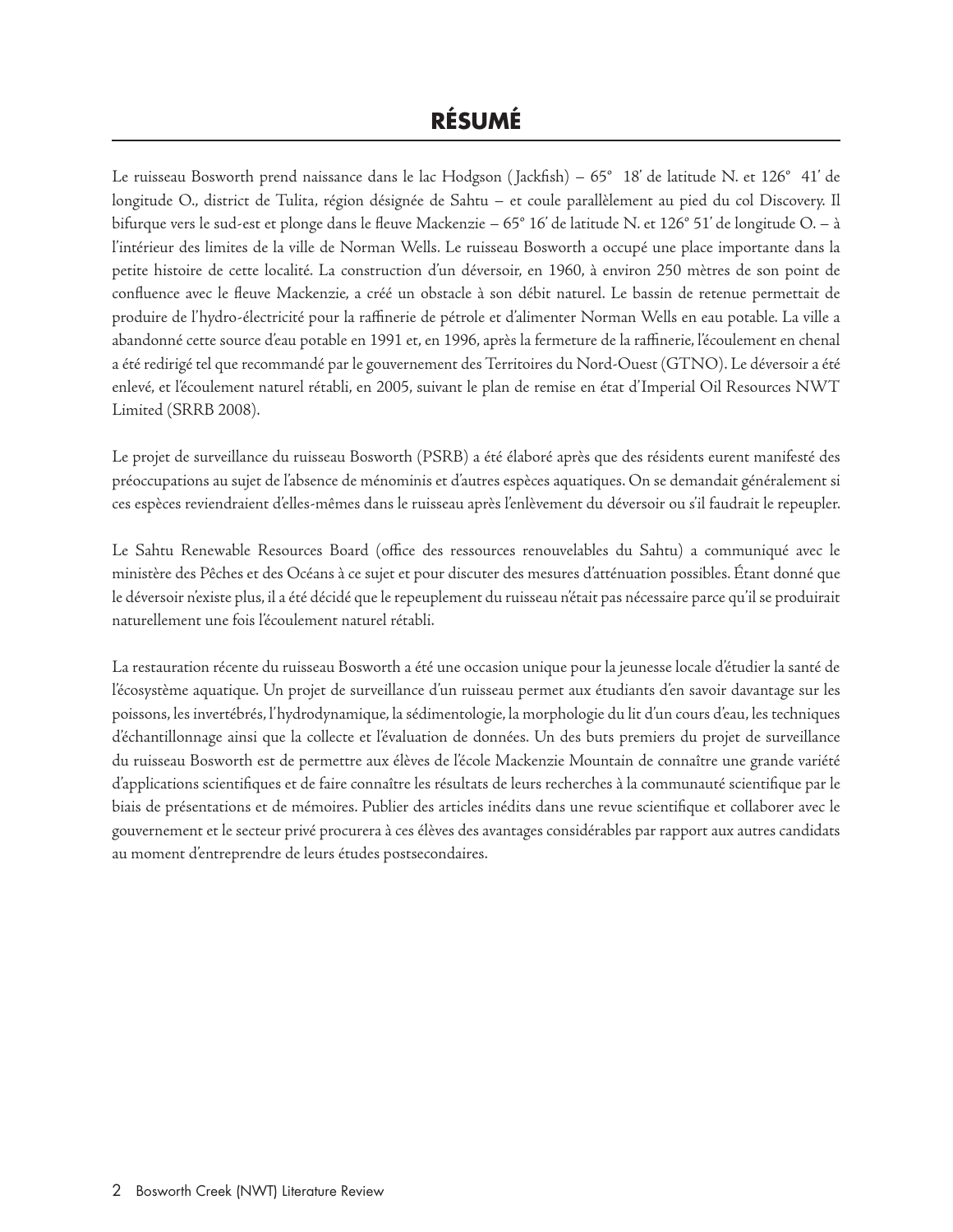#### 1.1 OBJECTIVES

The SRRB contracted SENES Consultants Ltd. to investigate work related to Bosworth Creek, comprising three main tasks:

- t conduct a literature review of the existing information collected on Bosworth Creek,
- + produce a summary report on the current status of reclamation and mitigation measures, identifying lessons learned and possible next steps, and
- t facilitate a traditional knowledge focus session and to produce a report on the session outcome.

The present document covers the first two tasks. Task 3 was conducted and reported on separately.

#### 1.2 STUDY APPROACH

The information presented in this report was gathered primarily from reports prepared by the SRRB relating to ongoing monitoring at Bosworth Creek and other documentation, literature related to the proposed Mackenzie Gas Project, discussions and correspondence with staff from the Department of Fisheries and Oceans Canada (DFO), some independent contractors and Imperial Oil.

#### 1.3 REPORT FORMAT

Despite the relative lack of substantive and directly relevant information about Bosworth Creek, this report compiles what was found and presents in the following sections:

- + Introduction
- + Overview of Aquatic Environment
- Cumulative Effects of Oil and Gas Activity
- Lessons Learned
- Recommendations

#### 1.4 REFERENCES

SRRB 2008. Bosworth Creek Monitoring Project. Project Summary prepared for NWT Cumulative Impact Monitoring Program: Capacity Building & Monitoring Projects 2007-2008. March 31 2008.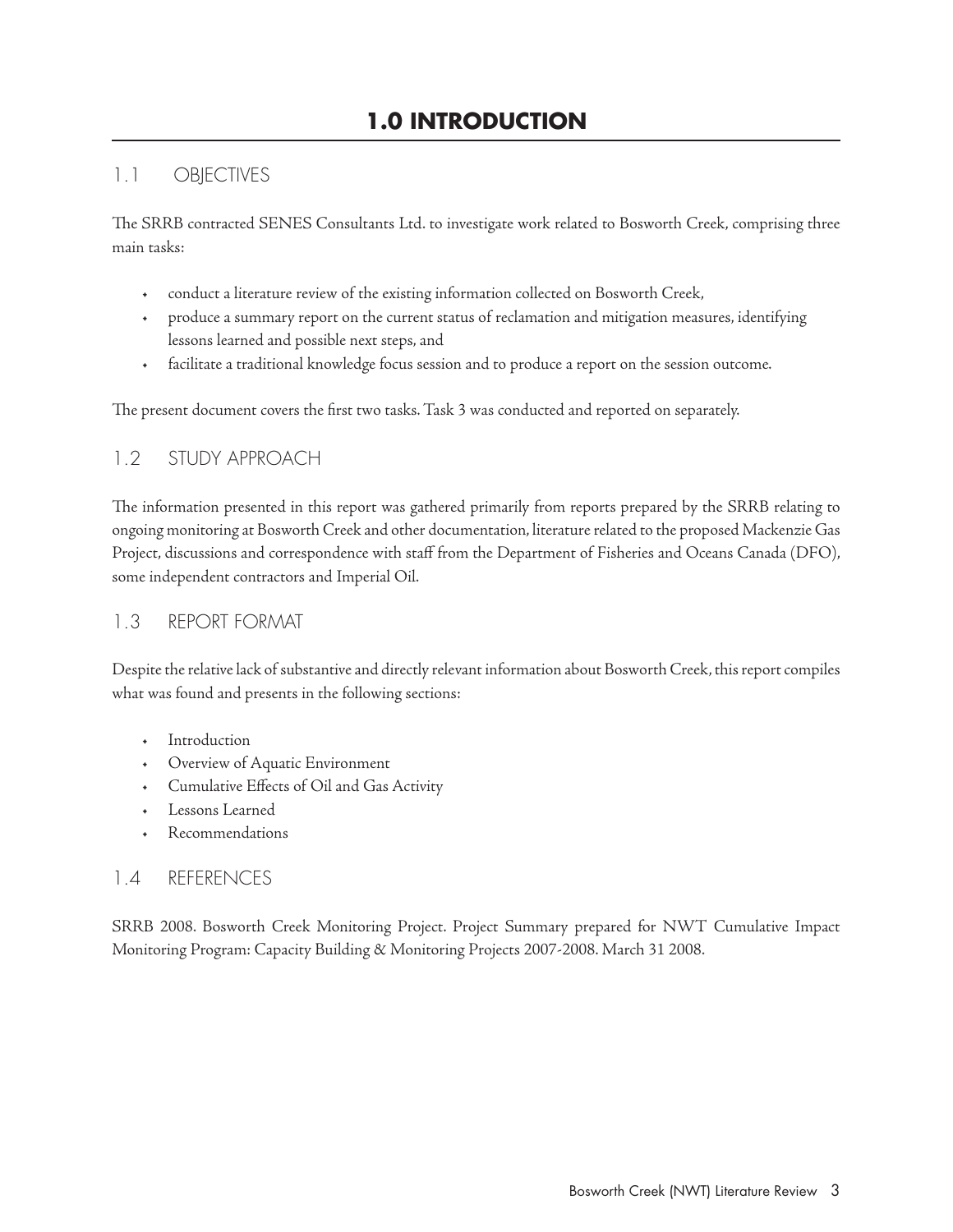#### 2.1 BACKGROUND

The SRRB contacted DFO about whether whitefish and other species would return following removal of the weir, either naturally or be re-introduced (Guthrie 2007). It was decided that re-stocking of the creek was unnecessary and that changes in the biotic community should progress naturally. Consequently, the Bosworth Creek Monitoring Project was established and provided a unique opportunity to track the effectiveness of reclamation plans and mitigation measures in a northern ecosystem. Education is the underlying principle of this program. Using the results of the monitoring project and other available information, this section summarizes water chemistry, benthic invertebrates, fishes and parasites, and streambed morphology of Bosworth Creek.

#### 2.2 MONITORING PROGRAM

#### 2.2.1 WATER CHEMISTRY

There appears to be only limited information on Bosworth Creek prior to dismantling of the weir. In 1997, some preliminary water chemistry sampling was done on nine streams including Bosworth Creek as part of a winter road stream survey in the Norman Wells area during July to September (Low et al. 1997). Sampling at Bosworth Creek was conducted on June 12 and 20 and involved measurements of water and air temperature, dissolved oxygen, pH, and minimum and maximum flows. Water velocities varied from 0.55 to 0.88 m/s, pH averaged 8.3, and dissolved oxygen averaged 6.2 mg/L. Although air temperature was similar (24-25 0C), water temperatures varied significantly from 11 0C ( June 11) to 200C June 20). Still, this information is rather limited.

Some water chemistry data from several dates and locations on Bosworth Creek in 1972 and 1973 were located (McCart et al.1974, Shotton 1973). Much of the data was limited to water temperature, conductivity, pH and dissolved oxygen measurements, however, analyte data was also collected for two of the samples (Table 2.2.1). One flow measurement of 0.32 m/s was taken in September 1972. Comparisons between the data are difficult to make as they were all taken at different times and mostly different locations.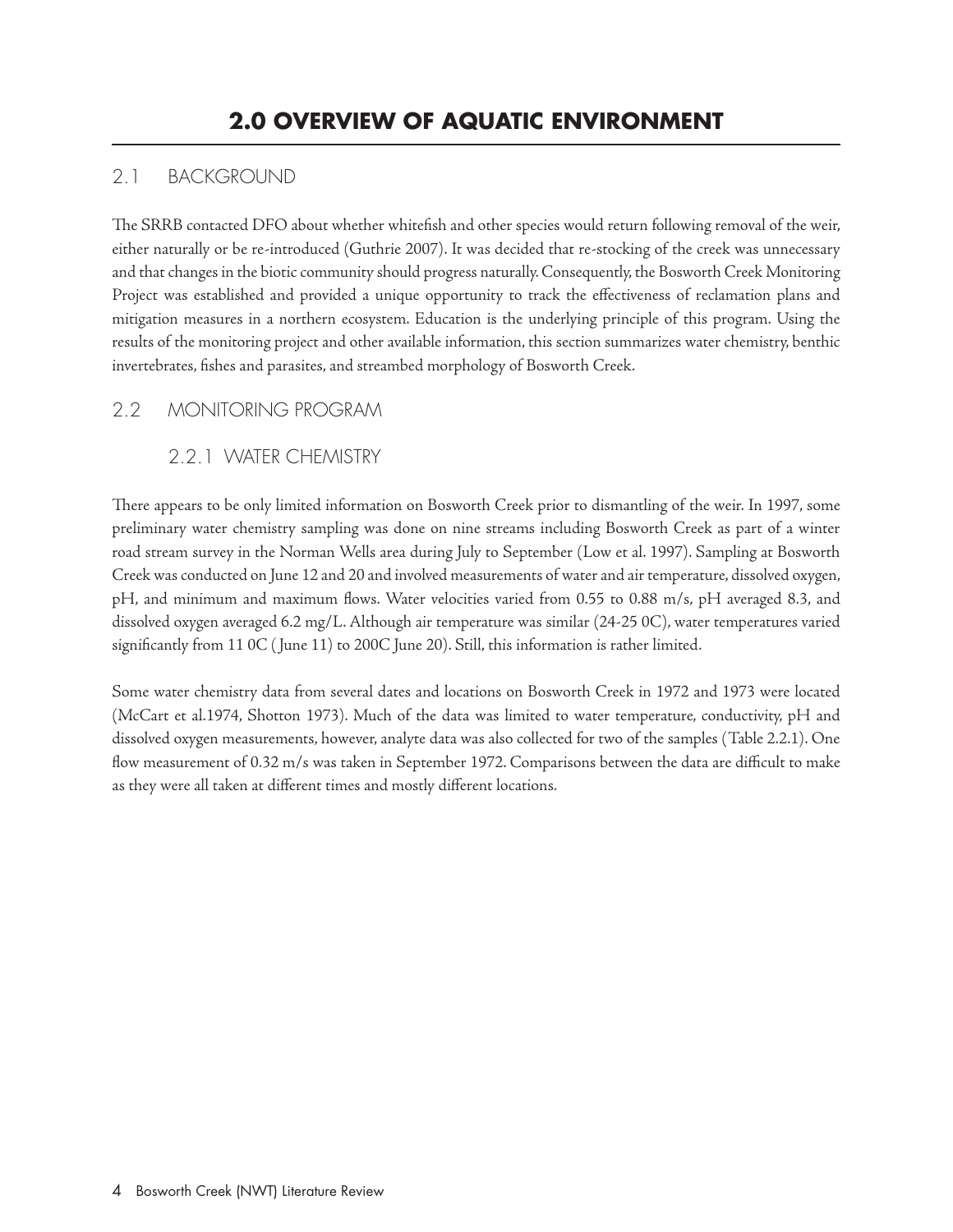#### **TABLE 2.2.1**

#### WATER CHEMISTRY DATA FROM BOSWORTH CREEK, 1972-73

| <b>Date</b>                          | 5/9/1972 | 5/10/1972 | 12/11/1972  | 13/04/73     | 5/6/1973    | 5/6/1973    | 4/10/1973    |
|--------------------------------------|----------|-----------|-------------|--------------|-------------|-------------|--------------|
| Location                             |          |           | $\mathbf b$ | $\mathbf{a}$ | $\mathbf c$ | $\mathbf b$ | $\mathbf{a}$ |
| Water<br>Temperature (°C)            |          |           | 2.0         | 1.0          | 17.0        | 10.0        | 4.0          |
| Air Temperature<br>(°C)              | 2.4      |           |             |              |             |             |              |
| Conductivity,<br>$(\mu m \cos / cm)$ |          |           | 1150        | 650          | 590         | 605         | 580          |
| pH                                   | 8.56     | 8.6       | 7.6         | 8.3          | 8.1         | 7.8         | 8.2          |
| Flow $(m/s)$                         | 0.32     |           |             |              |             |             |              |
| Dissolved<br>oxygen (mg/L)           | 12.68    | 12.6      | 6.0         | 10.2         | 8.6         | 10.0        |              |
| $CO2$ (mg/L)                         | 0.016    |           |             |              |             |             |              |
| $Ca$ (mg/L)                          |          |           | 124.0       |              | 140.0       |             |              |
| Mg (mg/L)                            |          |           | 39.5        |              | 34.0        |             |              |
| Na (mg/L)                            |          |           | 46.0        |              | 37.0        |             |              |
| $K$ (mg/L)                           |          |           | 1.6         |              | 37.0        |             |              |
| Fe (mg/L)                            |          |           | <0.05       |              | P           |             |              |
| Mn (mg/L)                            |          |           | &0.008      |              |             |             |              |
| HCO3 (mg/L)                          | 0.329    | 0.329     | 241.6       |              | 242         |             |              |
| $SO4$ (mg/L)                         |          |           | 305.0       |              | 304         |             |              |
| Cl (mg/L)                            |          |           | 45.4        |              | 69          |             |              |
| NO3 (mg/L)                           |          |           | 0.2         |              |             |             |              |
| $SiO2$ (mg/L)                        |          |           | 4.7         |              |             |             |              |
| Susp. Solids<br>(ppm)                | 11       |           |             |              |             |             |              |
| Diss. Solids<br>(ppm)                | 467      |           |             |              |             |             |              |
| P - present                          |          |           |             |              |             |             |              |
|                                      |          |           |             |              |             |             |              |

\*Source: McCart et al. 1974, Shotton 1973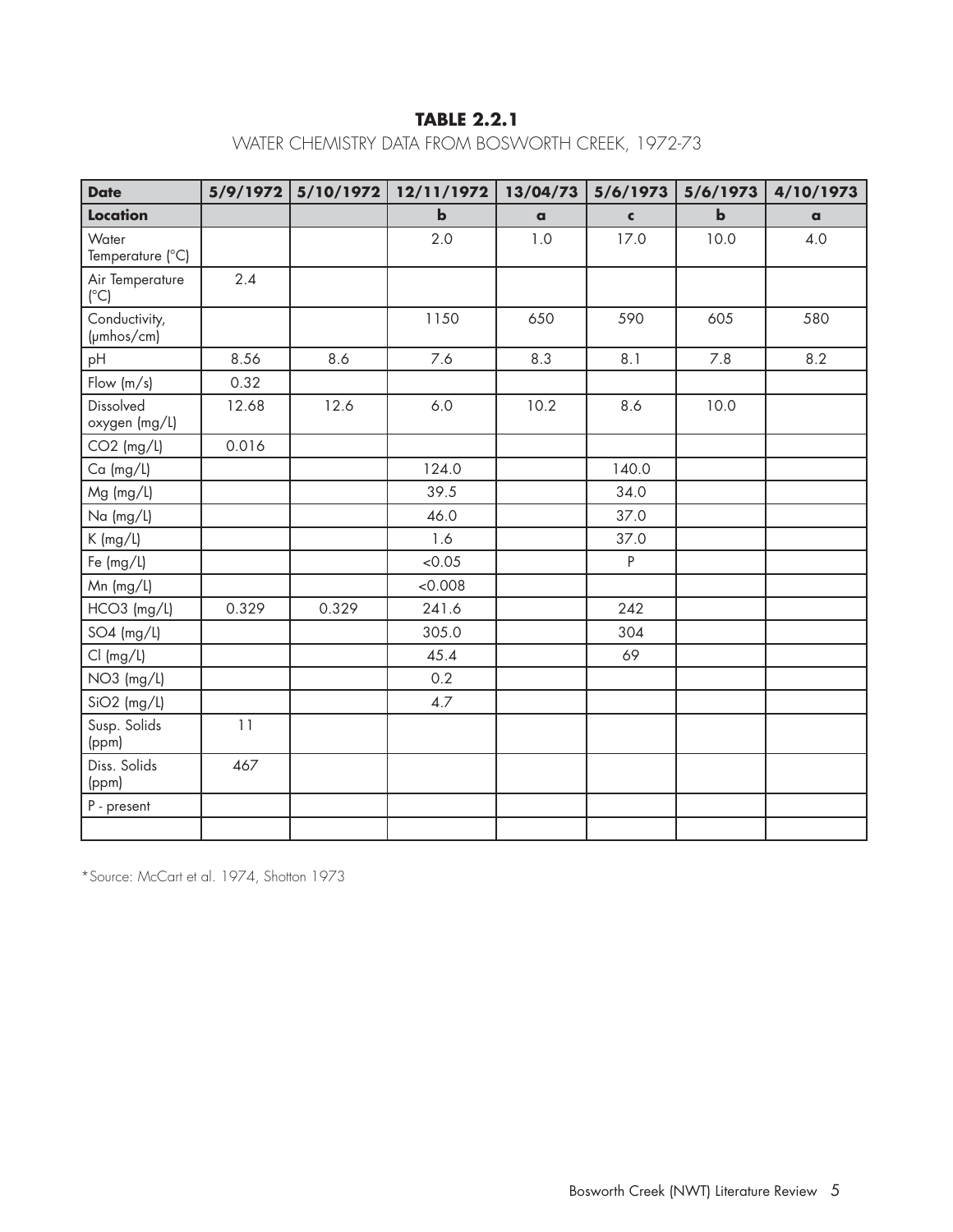Water chemistry collection and analysis is continuing through a comprehensive program which is facilitated by the SRRB, and provides students from Mackenzie Mountain School with opportunities to undertake research and contribute to science. The Bosworth Creek Monitoring Project began sampling in 2006 and includes in-situ water chemistry measurements as well as collections for analyses by Taiga Environmental Laboratories and ALS Environmental Laboratories (Guthrie 2006 and 2007). Analyses include routine, nutrients, chlorophyll "A", sulfide, microbial, BTEX in water, hydrocarbons in water, metals in water, BTEX in soil, hydrocarbons in soil, and metals in soil. These samples have been collected throughout the creek system to acquire baseline data. Some sampling occurred at areas of concern (either due to climate change or human disturbance) and several locations were biannually sampled that now provide temporal chemistry logs. In-situ measurements were taken using professional equipment and measurements include dissolved oxygen, pH (soil and water), water flow and water temperature. Ground water was also investigated since Bosworth Creek is supplied throughout winter by numerous springs. However, new sources of groundwater that are higher in certain heavy metals are also being investigated and include sources from springs in the summers and discoloured overflow ice in the winters.

#### 2.2.2 BENTHIC INVERTEBRATE SAMPLING

Benthic invertebrates are the most important component of an aquatic ecosystem as they support subsistence fish populations that feed on them. Benthic macroinvertebrate sampling and analysis has taken place throughout the Bosworth Creek Monitoring Project (Guthrie 2007). Preliminary analysis has identified 31 Families including Aeshnidae (Darner Dragonflies), Baetidae (Small Minnow Mayflies), Brachycentridae (Humpless Case Maker Caddisflies), Chloroperlidae (Green Stoneflies), Chironomidae (Non-Biting Midges), Corduliidae (Emerald Dragonflies), Corixidae (water boatmen), Coenagrionidae (Narrowwinged Damselflies), Dytiscidae (Predaceous Diving Beetles), Ephemerellidae (Spiny Crawler Mayflies), Heptageniidae (Flatheaded Mayflies), Hydrocarnia (Water Mites), Hydroptilidae (Microcaddisflies), Hydropsychidae (Common Netspinner Caddisflies), Leptoceridae (Longhorned Case Maker Caddisflies), Leptophlebiidae (Pronggilled Mayflies), Lestidae (Spreadwinged Damselflies), Limnephilidae (Northern Case Maker Caddisflies), Nemouridae (Nemourid Stoneflies), Notonectidae (Backswimmers), Perlidae (Common Stoneflies), Perlodidae (Perlodid Stoneflies), Phryganeidae (Giant Case Maker Caddisflies), Ptychopteridae (Phantom Crane Flies), Rhyacophilidae (Freeliving Caddisflies), Simuliidae (Black Flies), Siphlonouridae (Primitive Minnow Mayflies), Pteronarcyidae (Giant Stoneflies), Tabanidae (Horse Flies, Deer Flies), Tanyderidae (Primitive Crane Flies), and Tipulidae (Crane Flies). Further refinement to genus/ species levels is currently underway by a macroinvertebrate consultant (Guthrie pers comm. 2009).

McCart et al. (1974) report the results of a benthic study on Bosworth Creek using a Surber sampler. Nine major groups were identified of which Chironomidae were the most abundant, followed by Plecoptera, and Empididae and Oligochaeta. Results are summarised in Table 2.2.2. However, this information is extremely limited and does not provide a realistic benthic macroinvertebrate inventory of Bosworth Creek.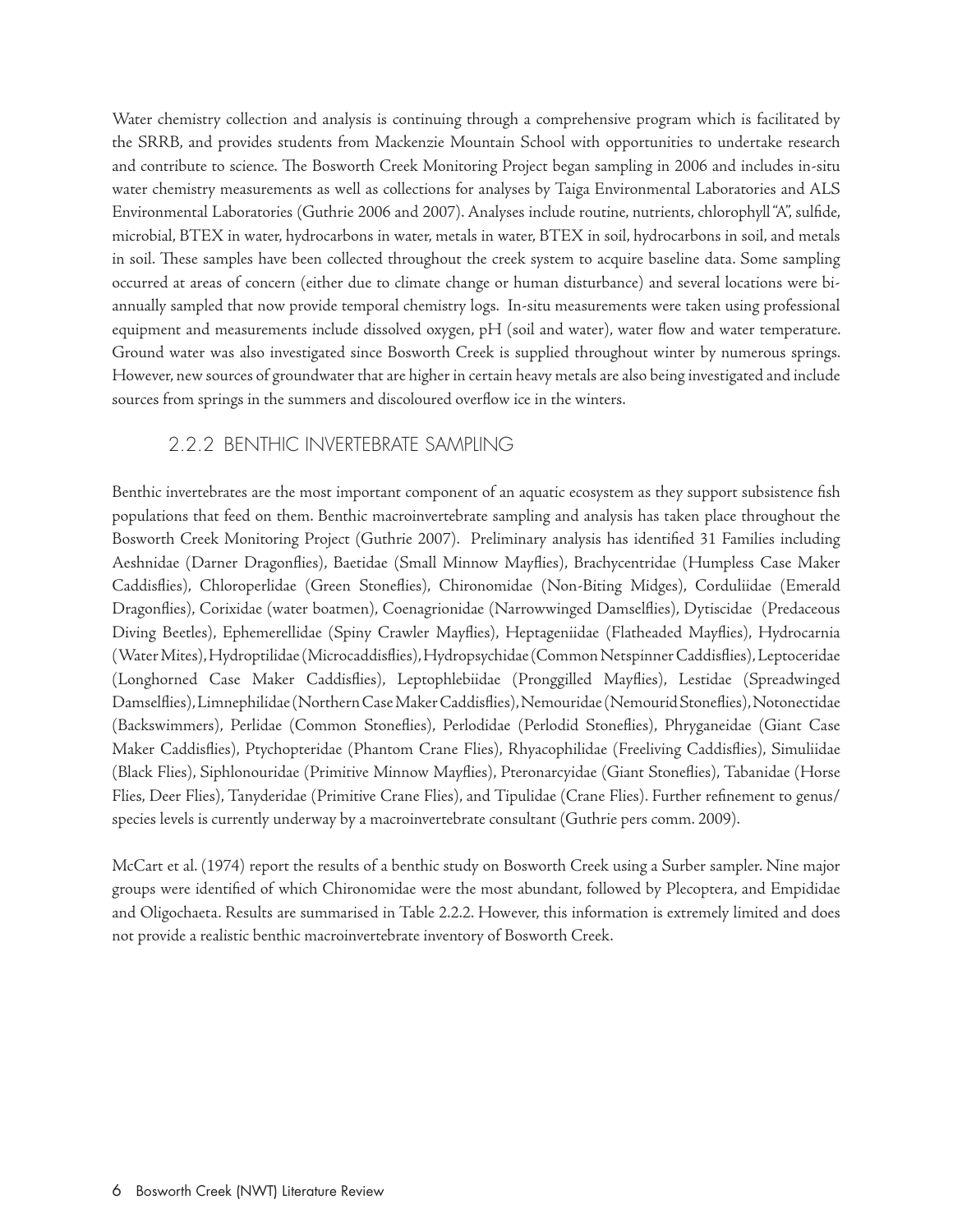#### **TABLE 2.2.2**

| <b>Taxa</b>     | Mean/ft <sup>2*</sup> | <b>Standard Error</b> | Mean/ $m2$ |  |
|-----------------|-----------------------|-----------------------|------------|--|
| Tricoptera      | 0.7                   | 0.45                  | 0.07       |  |
| Plecoptera      | 9.5                   | 4.56                  | 0.88       |  |
| Ephemeroptera   | 1.3                   | 0.73                  | 0.12       |  |
| Diptera         |                       |                       |            |  |
| Simuliidae      | 0.2                   | 0.15                  | 0.02       |  |
| Chironomidae    | 16.7                  | 7.83                  | 1.55       |  |
| Empididae       | 4.8                   | 2.65                  | 0.45       |  |
| Muscidae        | 0.2                   | 0.15                  | 0.02       |  |
| Ceratopogonidae | 0.2                   | 0.15                  | 0.02       |  |
| Oligochaeta     | 4.8                   | 2.15                  | 0.45       |  |
| Miscellaneous   | 0.2                   | 0.15                  | 0.02       |  |
| Total           | 38.5                  | 12.32                 | 3.58       |  |

#### AVERAGE BENTHIC INVERTEBRATES COLLECTED BY SURBER SAMPLER FROM BOSWORTH CREEK, AUGUST 11, 1973

\*Average of 6 samples

#### 2.2.3 FISH SAMPLING AND PARASITES

The Mackenzie River supports 34 known species of freshwater and/or anadromous fish which exhibit primarily riverine life histories as part of a larger dynamic ecosystem. The river itself is used for spawning as well as access to spawning sites that include Bosworth Creek. Eleven species are important in the area for subsistence and sports fisheries. These include Arctic Grayling, Bull Trout, Dolly Varden, Arctic Cisco, Least Cisco, Walleye, Broad Whitefish, Lake Whitefish, Inconnu and Round Whitefish and Burbot (Stein et al. 1973).

In the 1970's, several studies were conducted on the tributaries of the Mackenzie River that would potentially be affected by the Mackenzie Gas Pipeline, three of which include data on Bosworth Creek. In 1971, seine hauls were conducted at the mouth of Bosworth Creek and collected eight species of fish (Hatfield et al. 1972). Between July and September in 1972, fish were collected from tributaries along the potential pipeline route (Shotton 1973). Fish in Bosworth Creek were collected using a 10 ft seine which yielded 38 Arctic Grayling (Thymallus arcticus), 3 Lake Chub (Couesius plumbeus) and 1 Slimy Sculpin (Cottus cognatus). Fish lengths and weights were collected for all species and the sex of the arctic grayling was determined (Table 2.2.3). The majority of the Arctic Grayling were immature. Finally, a 1974 report (McCart et al. 1974) summarised fish species in Bosworth Creek from a couple of early 1970's studies. In total, twelve species were identified in Bosworth Creek in the early 1970's (Table 2.2.4).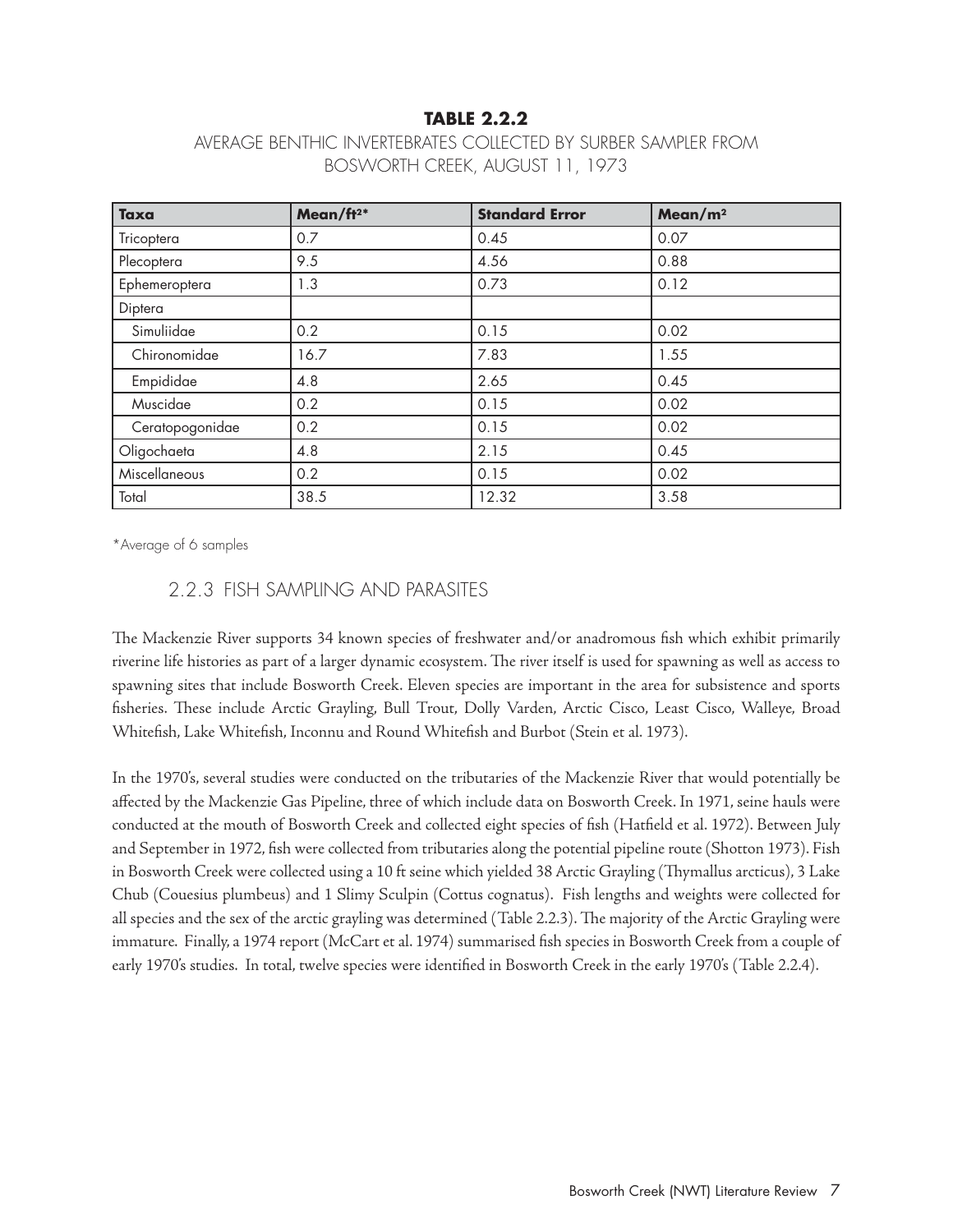#### **TABLE 2.2.3**

#### FISH COLLECTED BY 10-FT SEINE IN BOSWORTH CREEK, 1972

|                                  | Length                       |             |             |           | Weight |            |             |           |     |            |      |        |                               |
|----------------------------------|------------------------------|-------------|-------------|-----------|--------|------------|-------------|-----------|-----|------------|------|--------|-------------------------------|
| <b>Scientific</b><br><b>Name</b> | <b>Common</b><br><b>Name</b> | $\mathbf n$ | <b>Mean</b> | <b>SD</b> | Min    | <b>Max</b> | <b>Mean</b> | <b>SD</b> | Min | <b>Max</b> | Male | Female | <i><u><b>Immature</b></u></i> |
| Thymallus<br>arcticus            | Arctic<br>Grayling           | 38          | 16.8        | 6.49      | 9.3    | 29.3       | 56.2        | 69.85     | 8.5 | 226.6      | 11   | . 7    | 20                            |
| Couesius<br>plumbeus             | Lake<br>Chub                 | 3           | 4.8         | 0.32      | 4.6    | 5.2        | 1.2         | 0.26      | 1.0 | l 1.5      |      |        |                               |
| Cottus<br>cognatus               | Slimy<br>Sculpin             |             | 5           | na        | na     | na         | 1.2         | na        | na  | na         |      |        |                               |

#### **TABLE 2.2.4**

#### FISH SPECIES COLLECTED IN BOSWORTH CREEK, EARLY 1970'S

| <b>Scientific Name</b> | <b>Common Name</b>    | Fry                       | Other    |
|------------------------|-----------------------|---------------------------|----------|
| Thymallus arcticus     | Arctic Grayling       | X                         | $\times$ |
| Lota lota              | <b>Burbot</b>         |                           | $\times$ |
| Platygobio gracilis    | <b>Flathead Chub</b>  |                           | $\times$ |
| Stenodus leucichthys   | Inconnu               |                           | $\times$ |
| Couesius plumbeus      | Lake Chub             |                           | $\times$ |
| Coregonus clupeaformis | Lake Whitefish        |                           | $\times$ |
| Rhinichthys cataractae | Longnose Dace         |                           | $\times$ |
| Catostomus catostomus  | Longnose Sucker       | $\boldsymbol{\mathsf{x}}$ | $\times$ |
| Pungitius pungitius    | Ninespine Stickleback |                           | $\times$ |
| Esox lucius            | Northern Pike         |                           | $\times$ |
| Cottus cognatus        | Slimy Sculpin         |                           | X        |
| Percopsis omiscomaycus | Trout-perch           |                           | X        |

Source: McCart et al. 1974, Shotton 1973, Hatfield et al. 1972

In 1997, a preliminary fish survey was undertaken on nine streams including Bosworth Creek as part of a winter road stream survey in the Norman Wells area (Low et al.1997). Fish were collected by a variety of methods including gillnets, seines, minnow traps, Surber samplers and an electro-shocker. However, fishing was restricted to two sampling events in June, and it is expected that species utilizing the stream (Bosworth and others) during other times of the year were likely missed. Six species of fish collected included Burbot (Lota lota), Longnose Sucker (Catostomus catostomus), Emerald Shiner (Notropsis antherinoides), sucker sp., Slimy Sculpin (Cottus cognatus), and fry sp. A summary report of 1996 reported that Jackfish Lake on Bosworth Creek (65°18'N, 126°39'W) was a popular Northern Pike (Esox lucius) fishing recreation area for local residents and Burbot (Lota lota) was harvested from the creek for subsistence during fall and winter (Stewart 1996).

A comprehensive study on fish species present in the Sahtu Settlement Area was conducted in 2006 as part of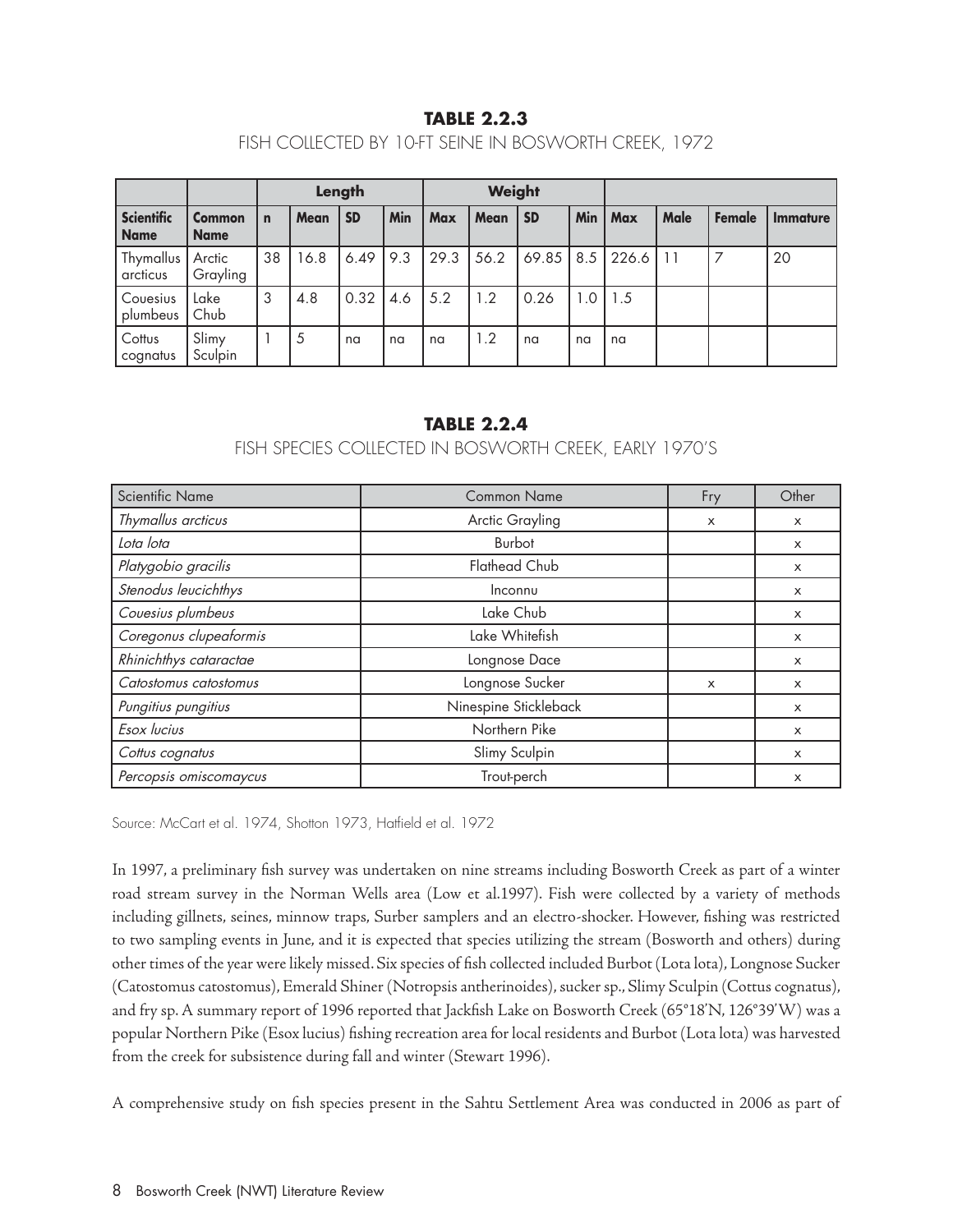stream surveys associated with the proposed Mackenzie Gas Pipeline (Mochnacz and Reist 2007). Stream surveys were conducted in selected reaches of 15 streams in the Sahtu Settlement Area but did not include Bosworth Creek. Field work was conducted from July 25-30, as well as from August 28th to September 3rd. A total of 908 fish representing nine different species were captured. Slimy Sculpin (Cottus cognatus) was the dominant species comprising 67.5% of the total catch followed by Arctic Grayling (Thymallus arcticus) (27.5%), Lake Chub (Couesius plumbeus) (2.1%) and Bulltrout (Salvelinus conflentus) (1.0%). Other species such as Brook Stickleback (Culaea inconstans), Dolly Varden (Salvelinus malma), Northern Pike (Esox lucius), Mountain Whitefish (Prosopium williamsoni) and White Sucker (Catostomus commersoni) accounted for only 0.6% of the catch. Arctic Grayling was the most widespread species and was found in most streams studied.

Recent fish sampling is occurring through the Bosworth Creek Monitoring Project and includes sampling activities between July and September using minnow traps and seine nets. Seven species have been identified and are consistent with those reported earlier by Low et al. 1997. They include included Lake Chub, Slimy Sculpin, Ninespine Stickleback (Pungitius pungitius), Arctic Grayling, Longnose Sucker, Northern Pike, and Emerald Shiners.

Fish health is also part of the Bosworth Creek Monitoring Project that includes an assessment of both internal and external parasites. For example, the tapeworm Triaenophorus (based on Stewart and Bernier 1999) was indentified in several slimy sculpin. An external tumour-like growth was also observed on another sculpin, as well as fungus on ninespine sticklebacks and occasional bulbous-eyed grayling fry. Studies will continue on monitoring fish health and the potential impacts on human health will be assessed throughout the project.

In March and April of 2000, the Bandy Lake study looked at metal concentrations in fish tissue of Cisco, Northern Pike, Burbot and Lake Trout (Stewart et al. 2003). Fish were collected using single mesh, bottom set gillnets, which were 91.4m long and 3.66 m deep. Three mesh sizes of 89, 114 and 140 mm (stretched measure) were used. Mercury, arsenic, and selenium concentrations were examined for Cisco and Northern Pike, while mercury alone was examined for Burbot and Lake Trout. The results are summarized in Table 2.2.5.

#### **TABLE 2.2.5** SUMMARY OF TOTAL METAL CONCENTRATIONS IN FISH FLESH IN BANDY LAKE - MARCH AND APRIL 2000

|                | $\mathbf n$ | Total Metal Concentration in Flesh (ug/g wet wt) |           |             |           |             |           |  |  |
|----------------|-------------|--------------------------------------------------|-----------|-------------|-----------|-------------|-----------|--|--|
| <b>Species</b> |             |                                                  | As        | Hg          |           | Se          |           |  |  |
|                |             | <b>Mean</b>                                      | <b>SD</b> | <b>Mean</b> | <b>SD</b> | <b>Mean</b> | <b>SD</b> |  |  |
| Cisco          | 19.         | 0.04                                             | 0.02      | 0.23        | 0.15      | 0.25        | 0.04      |  |  |
| Northern Pike  | 22          | 0.09                                             | 0.15      | 0.32        | 0.19      | 0.25        | 0.04      |  |  |
| Burbot         | Ó           |                                                  |           | 0.13        | 0.04      |             |           |  |  |
| Lake Trout     | 54          |                                                  |           | 0.21        | 0.08      |             |           |  |  |

In summary, there appears to be limited information on the Bosworth Creek fisheries prior to weir removal. To date, Whitefish have not been observed in Bosworth Creek.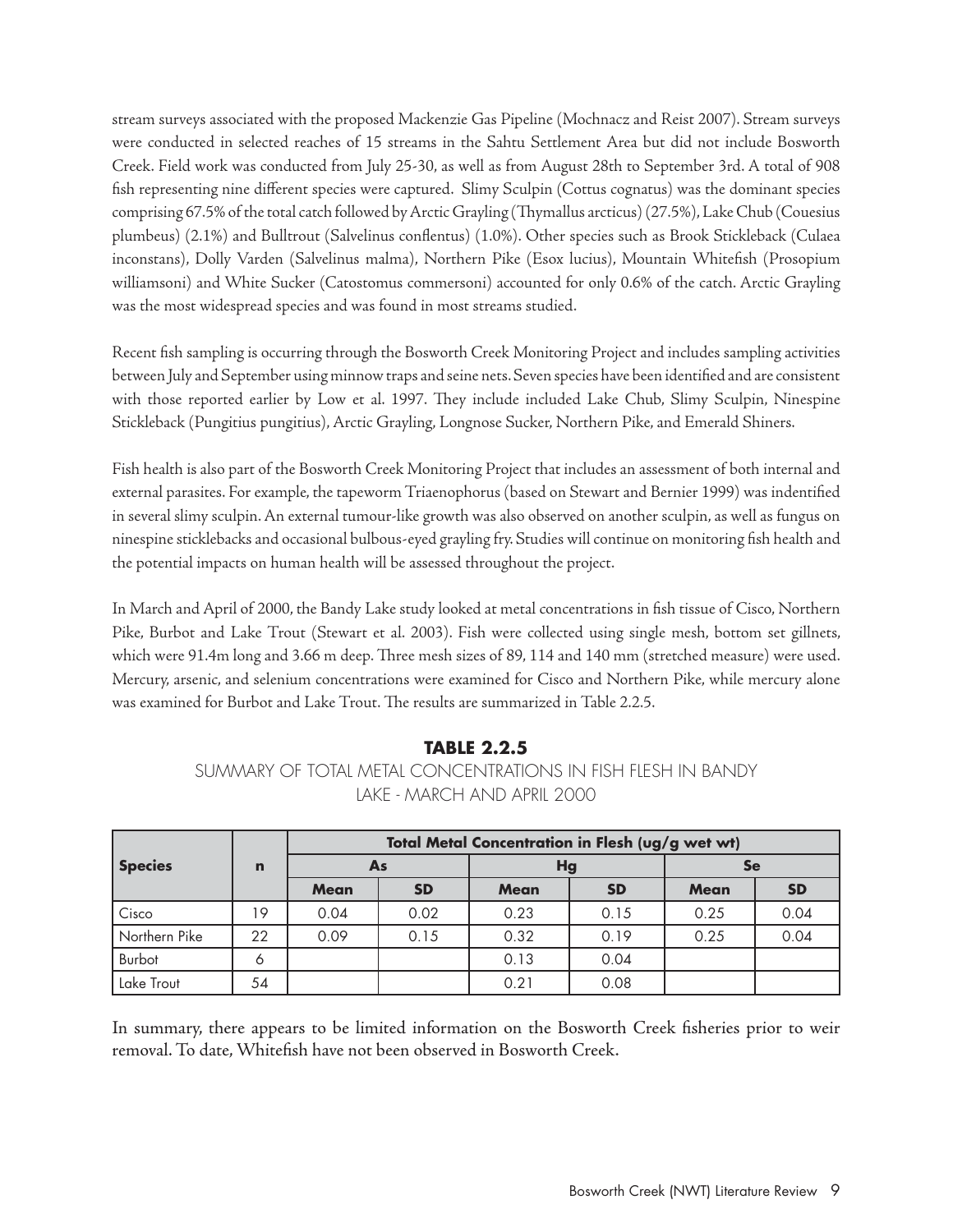#### 2.2.4 STREAM MORPHOLOGY AND HABITAT ASSESSMENT

A fish habitat study was undertaken in the Sahtu Settlement Area by DFO in 2006 to acquire baseline information on stream crossings associated with the proposed Mackenzie Gas Pipeline Project (Mochnacz and Reist 2007). Stream surveys were conducted in selected reaches of 15 streams in the Sahtu Settlement Area but did not include Bosworth Creek. Habitat information was collected on 7 of the 15 streams. These data were quantified at both macro-habitat and micro-habitat levels. Macrohabitat represents general physical features such as depth, velocity, substrate and wetted width of a stream. In contrast, micro-habitat represents the physical features of the stream at specific positions where fish are captured. Mean water depth for the 7 streams ranged from 7.1 to 42.5 cm and water velocities ranged from 0.04 to 0.34 m/s. Mean water temperatures during July and August averages over all streams ranged between 6.7 and 16.6 0C. Classifications of substrate types were done by size, and included boulders, cobbles, pebbles, gravel, sands and silts. Cobbles (64-255 mm) and pebbles (16-63 mm) were the dominant substrate types found.

McCart et al. (1974) reported a minor spawning and rearing area for arctic grayling and suckers at the mouth of Bosworth Creek and surmised the creek provided summer feeding habitat for the fish present. The creek has flowing water year-round and provides a probable over-wintering habitat. During the winter Bosworth Creek had a water depth of 0.32 m, discharge rate of 1.01 m3/s, temperature of 1.0 °C and dissolved oxygen of 10.2 mg/L.

McCart et al. (1974) described Bosworth Creek as having gravel and cobble substrate and stable banks. Shotton (1973) reported the results of a sediment analysis of Bosworth Creek from September of 1972 (Table 2.2.6). Sediment was dominated by larger sized particles (26.26 mm and 13.33 mm) with particles of 0.417 mm and 0.833 mm also composing a sizable fraction of the sample (27%).

| <b>Particle Size</b> | % Composition |  |  |  |
|----------------------|---------------|--|--|--|
| 26.26 mm             | 30.2          |  |  |  |
| 13.33 mm             | 10.6          |  |  |  |
| $6.68$ mm            | 8.4           |  |  |  |
| $3.33$ mm            | 9.3           |  |  |  |
| $1.65$ mm            | 8.1           |  |  |  |
| 0.833 mm             | 15.7          |  |  |  |
| $0.417$ mm           | 11.5          |  |  |  |
| $0.208$ mm           | 2.1           |  |  |  |
| $0.104$ mm           | 1.5           |  |  |  |
| Silt                 | 2.6           |  |  |  |

#### **TABLE 2.2.6**

BOSWORTH CREEK SEDIMENT ANALYSIS, SEPTEMBER 5, 1972

\*Shotton 1972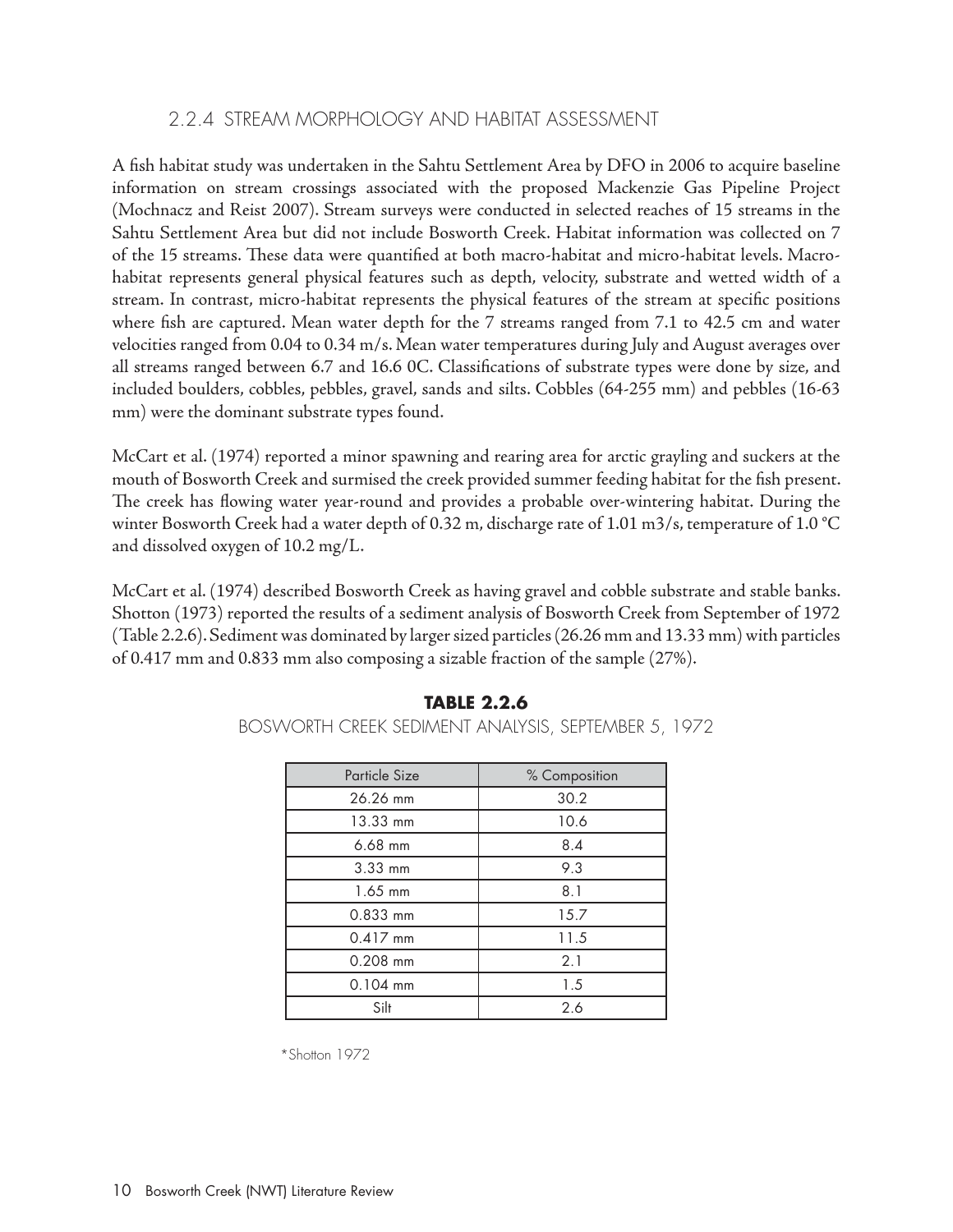The Bosworth Creek Monitoring Project is recording the morphological changes to a 360 square metre area of creek substrate over time that is impacted by ice and all terrain vehicles (ATVs). Some local residents are driving their ATVs up and down the length of the creek (Guthrie 2006, 2007). While ATV crossings typically limit damage to the creek at localized areas, in-stream driving causes damage to downstream fish spawning habitats and increases erosion of the banks by re-directing water flow through tire-induced channel alteration.

#### Weir Removal and Fish Habitat Assessment

Dismantling of the weir was initiated in the fall of 2004 and completed in 2005. Following removal, a project was initiated to re-contour the bed and banks of Bosworth Creek to allow fish (specifically arctic grayling) access to traditional spawning areas upstream of the lower Bosworth bridge (Imperial Oil Resources 2005). An engineering design was developed to facilitate fish movement by re-contouring the creek bed to a slope of approximately 3o. This 3o grade represented a lower-angled creek-bed than the historic grade based on earlier engineering diagrams (Imperial Oil 2005). Hydraulic analysis of the rehabilitated stream was conducted to determine the capacity of the creek and the flow velocities during high flow. Flow velocity below the bridge was calculated to be on the order of 2.3 m/s. Flow velocities in the pool area ranged from approximately 2.6 to 2.8 m/s depending on proximity to rocky outcrops. Flow velocities in these areas were approximately 3.1 m/s. Further details of the water management techniques, design modifications, construction work, final survey and hydraulic analysis are given in Komex 2005. At the request of DFO, Streamworks Unlimited was asked to provide advice on the channel and bank stabilization with respect to long term fish habitat and passage (Bates 2005). There were some initial concerns such as the placement of large boulders at 5-m spacing along each bank as potential resting places for fish. It was felt that these boulders may not be adequate at higher flow conditions for fish spawning. Modifications were suggested to the earlier surface design, and included the construction of three riffles and pools along the channel which would improve stability by dissipating energy, and provide areas for fish resting and holding. The three riffles were placed approximately 30-m apart and constructed to be about 0.9-m in height, allowing each rifle to backwater the toe of the next riffle upstream.

In summary, a relatively stable bank section with good opportunities for fish passage at a range of flows was created downstream of the bridge over Bosworth Creek. Still, it remains unclear whether the channel has been monitored for fish passage successes or spawning activities (Bates 2009). A report was prepared for DFO on the weir removal which included a summary of proposed engineering activities; however, there were no biological studies proposed (Imperial Oil 2004).

Several pictures of works around the weir area on Bosworth Creek were located and are shown in Figure 2-1 through Figure 2-7 (Precision Gradall 2008). These pictures document the re-contouring of Bosworth Creek and show that efforts were made to stabilize the banks and mitigate erosion through placement of rip-rap and gravel along the shore, either during re-contouring, or as part of the weir construction and/or decommissioning. From Figures 2-6 and 2-7, it appears that during re-contouring, the creek was modified including the creation of several riffles.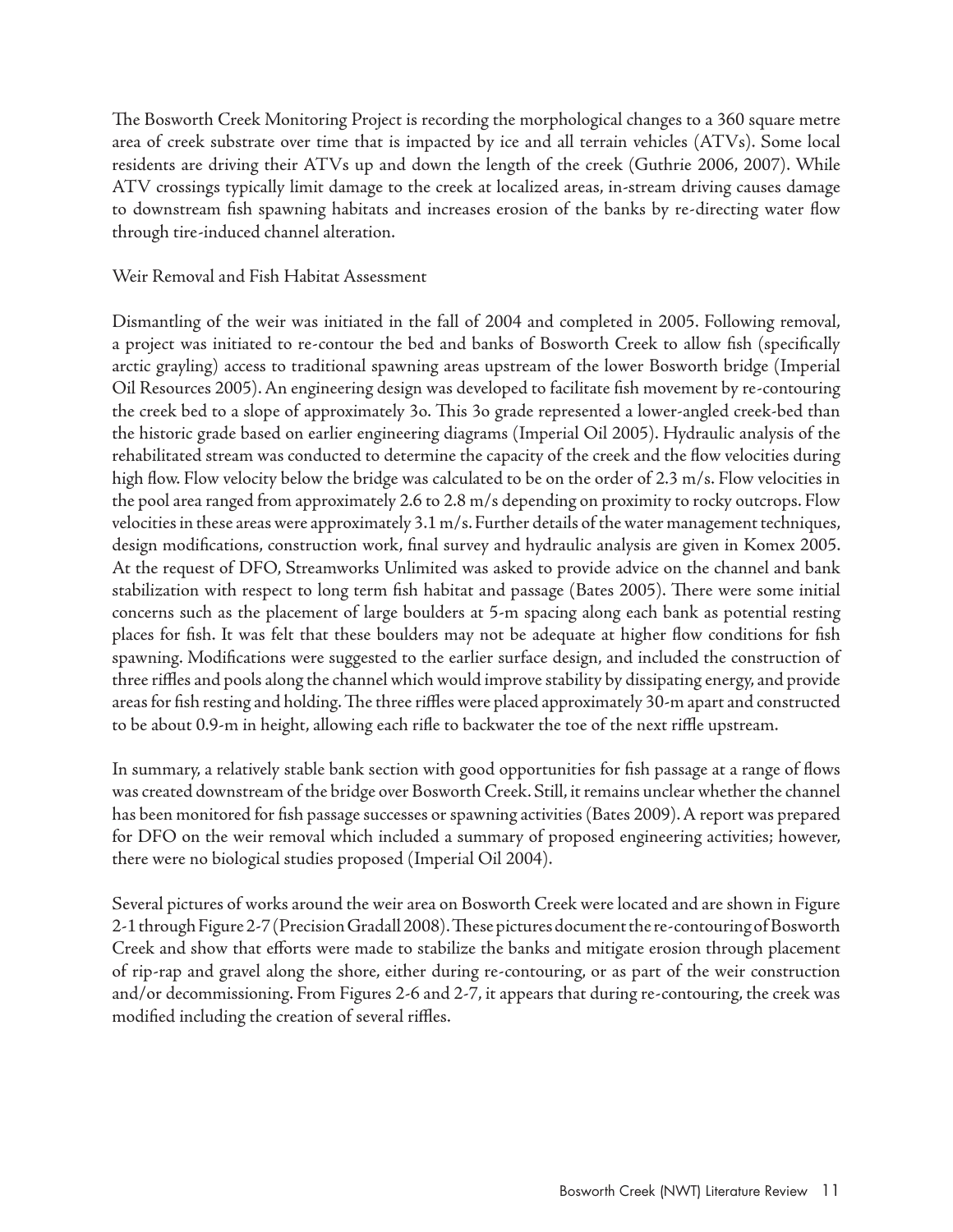### **FIGURES 2-1 THROUGH 2-7**

PRECISION GRADALL WORK ON BOSWORTH CREEK













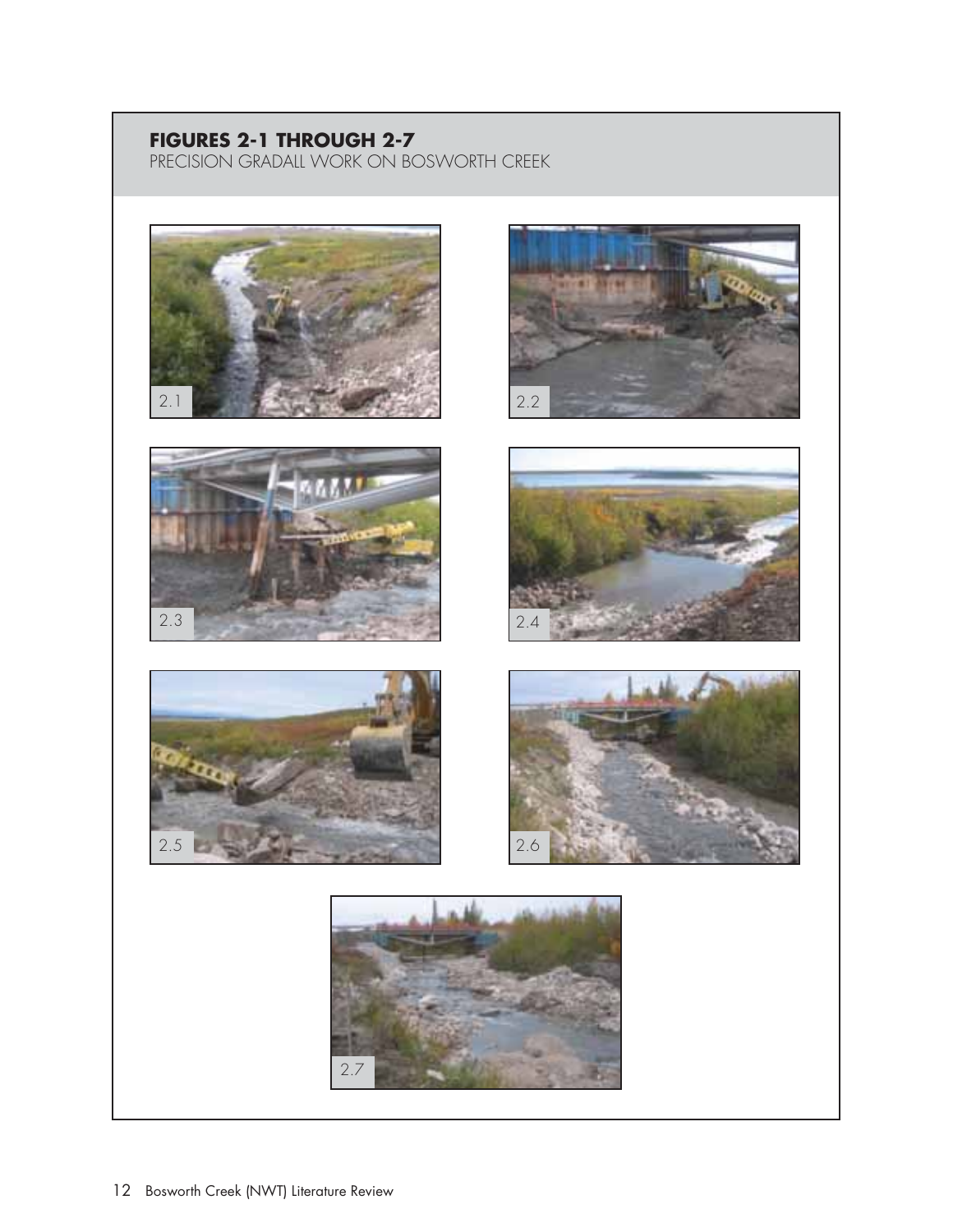DFO has developed a Watercourse Resource Database and a Risk Assessment Tool (Rempel 2006) which could be of benefit to assess the sedimentation impacts from the removal of the weir. The database compiles information on geomorphology, fish presence, fish risk scores, hydrology, sediment, invertebrates and water quality. The Risk Assessment Tool combines this information to "1) quantify the likelihood for sedimentation impacts to streams, 2) quantify the consequence of sedimentation impacts to fish and fish habitat, 3) identify sites where sedimentation risk is highest, and 4) provide a defensible rationale for site prioritization in baseline data collection, monitoring and regulatory permitting." (Rempel 2006).

#### 2.3 REFERENCES

Barton, D.R. 1986. Invertebrates of the Mackenzie System. In The Ecology of River Systems. Eds. B.R. Davies and K.F. Walker. Boston: Dr. W. Junk Publishers. pp. 473-492.

Bates, A. 2005. Memo to Bruce Hanna, Habitat Biologist-Western Arctic Re: Bosworth Creek.

Bates, A. 2009. Pers. Communication. Water Resources Engineer. Streamworks Unlimited. Salmon Arm, BC.

Colberg, T. 2009. Pers. Communication. Environmental Advisor. Imperial Oil, Calgary. AB.

Guthrie, G. 2006. Bosworth Creek Monitoring Project Update. Sahtu Renewable Resources Board. November 2006 Newsletter.

Guthrie, G. 2007. Bosworth Creek Monitoring Project 2006-7. Annual Summary Report. March 31, 2007. 27 p.

Hatfield, C.T., Stein, J.N., Falk, M.R., and C.S. Jessop 1972. Fish Resources of the Mackenzie River Valley: Interim Report 1, Volume 1. Winnipeg: Environment Canada Fisheries Service. February 28.

Imperial Oil 2004. Norman Wells Bosworth Creek Weir-Removal Project Phase 1. Report Prepared for the Department of Fisheries and Oceans Canada, and Environment Canada. June 8, 2004.

Imperial Oil Resources 2005. Norman Wells Abandonment and Restoration Project. Bosworth Creek. Bed/Bank Restoration. Construction Execution Plan

Komex International 2005. Bosworth Creek Restoration As–Built Report. Prepared for Imperial Oil. December 2005.

Lockhart, W.L., Metner, D.A., Murray, D.A.J. and D.C.G. Muir 1987. Hydrocarbons and Complaints About Fish Quality in the Mackenzie River, Northwest Territories, Canada. Water Pollution Research Journal of Canada 22:4, pp. 616-628.

Lombard North Group Ltd 1973. Environmental Impact Studies: Mackenzie Highway Mile 550 to 725. Unpublished report prepared by Lombard North Group, Calgary for Canada Department of Public Works, Western Region, Edmonton. Variously paginated.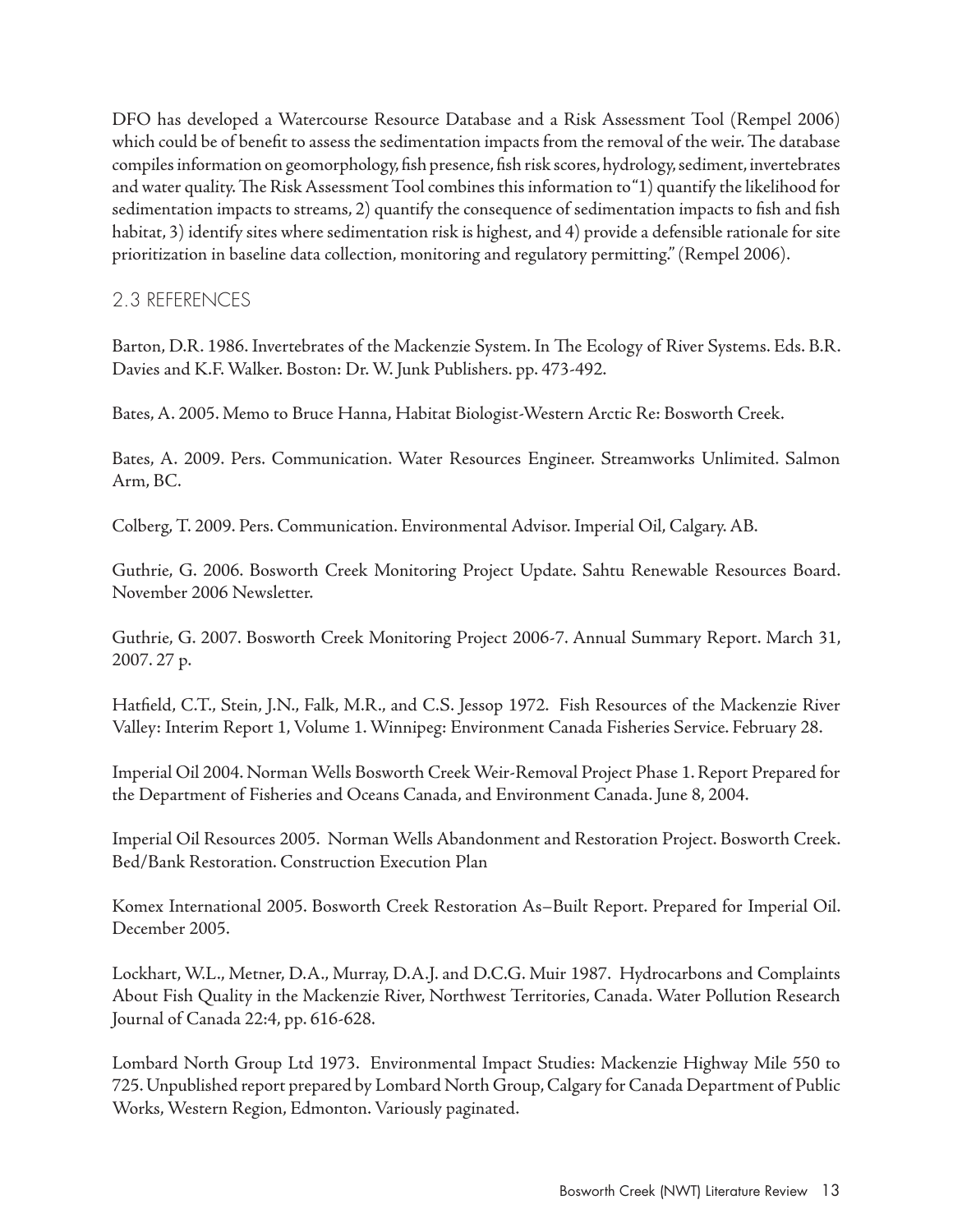Low, G., Taylor, P., Lennie, J., Blondin, N. and N. McDonald 1997. Preliminary Data: Winter Road Stream Survey. Fisheries and Oceans Canada. Hay River, NT. 12 p.

McCart, P., W. Griffiths, C. Gossen, H. Bain and D. Tripp 1974. Catalogue of Lakes and Streams in Canada Along Routes of the Proposed Arctic Gas Pipeline from the Alaskan/Canadian Border to the 60th Parallel. Arctic Gas Biol. Rep. Ser. 16: 251p. + 11 maps.

Mochnacz, N.J. and J.D. Reist 2007. Biological and Habitat Data for Fish Collected during Stream Surveys in the Sahtu Settlement Region, Northwest Territories, 2006. Canadian Data Report of Fisheries and Aquatic Science 1189. Fisheries and Oceans Canada. Central and Arctic Region. 40 p.

Precision Gradall 2008. Photo Gallery: Bosworth Creek Restoration. http://www.precisiongradall.com/ gallery/index.php?gallery=Bosworth%20Creek%20Restoration

Rempel, L. 2006. Watercourse Resources Database Development – Summary Report. NWT Cumulative Impact Monitoring Program, Capacity Building and Monitoring Project 2005-06. Prepared for: Indian and Northern Affairs Canada. May 1.

Shotton R.T. 1973. Towards an Environmental Impact Assessment of the Portion of the Mackenzie Gas Pipeline from Alaska to Alberta. Appendix II. Fish Base Data. Prepared by Interdisciplinary Systems Ltd., Winnipeg for the Environment Protection Board. Interim Rep. 3: 199 p.

Stein, J.N., Jessop, C.S., Porter, T.R., and K.T. Chang-Kue 1973. An Evaluation of Fish Resources of the Mackenzie River Valley as related to Pipeline Development. Report 73-1. Vol. 1. Department of the Environment, Fisheries and Marine Services. Winnipeg. 122 p.

Stewart, D.B. 1996. A Review of the Status and Harvests of Fish Stocks in the Sahtu Dene and Métis Settlement Area, Including Great Bear Lake. Canadian Manuscript Report of Fisheries and Aquatic Sciences 2337. Central and Arctic Region, Department of Fisheries and Oceans. Winnipeg. 20 p + tables and appendices.

Stewart, D.B. and L.M. Bernier 1999. Common Parasites, Diseases and Injuries of Freshwater Fisheries in the Northwest Territories and Nunavut. Report prepared by the Arctic Biological Consultants for DFO. Winnipeg, MN. 42 p.

Stewart, D.B., Taptuna, W.E.F., Lockhart, W.L. and G. Low 2003. Biological Data from Experimental Fisheries at Special Harvesting Areas in the Sahtu Dene and Métis Settlement Area, NT: Volume 2. Lakes Near the Communities of Colville Lake, Fort Good Hope, Norman Wells, and Tulita. Canadian Data Report of Fisheries and Aquatic Sciences 1126. Central and Arctic Region, Fisheries and Oceans Canada, Winnipeg. 101p.

Taptuna, F. and G. Low 1995. A Fishery Survey of the Sahtu Communities. Unpublished report prepared by Department of Fisheries and Oceans, Hay River, NT. 55 p.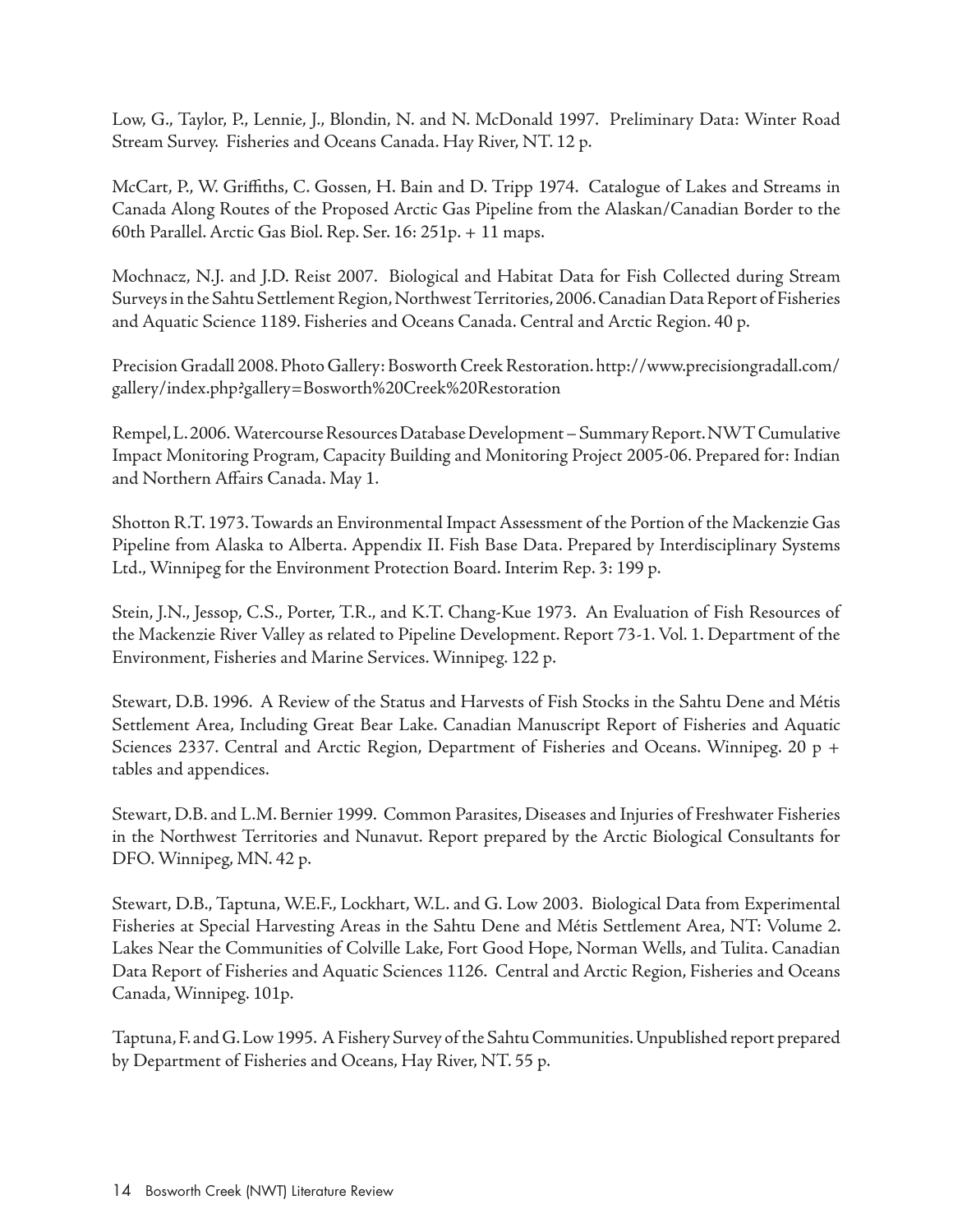#### 3.1 GENERAL EFFECTS OF OIL AND GAS ACTIVITIES ON THE ENVIRONMENT

#### 3.1.1 PHYSICAL DISTURBANCE

The water quality and drainage of Bosworth Creek depends on natural sources of surface and groundwater within its watershed, but also may be affected by local industrial activities, most of which are associated with oil and gas activities. The region contains large deposits of oil and gas and the community of Norman Wells was established to extract oil, refine and transport the resource to southern markets. Although oil seeps were well known by indigenous people in the area, production of oil started in the 1920s and a refinery was built and then closed in 1925 due to a lack of markets. Mines in Yellowknife and Port Radium in the 1930s resulted in the refinery being reactivated in 1932. A new refinery was constructed in 1939 to produce aviation and diesel fuels (Bone and Mahnic 1984). In 2007, Imperial Oil facilities in Norman Wells produced 964.3 thousand m3 oil and 103.7 million m3 of gas, although the amount of oil produced has declined substantially over the years (INAC 2007). In addition, natural oil seeps are common in the area and can have significant impacts on local water quality. Although the location and discharge rates of the seeps are not well known, their abundance in the Norman Wells area suggests that individual chemical compounds that are present in the oil, might be present in surface waters. Concentrations of the compounds may vary locally and seasonally.

A number of assessments have been conducted on the environmental effects of oil and gas activities under arctic conditions. Major reviews have been published by Walker et al. (1987 a,b), Walker and Walker (1991), Forbes (2005) and the U.S. National Academy of Science (NAS 2004). The most recent assessment of the environmental and human health effects of oil and gas activities in the Arctic has been completed by the Arctic Monitoring and Assessment Program (AMAP 2007; www.amap.no). The assessment relied on the input of several dozen experts from eight arctic countries to evaluate past and present activities within the Arctic, and project those activities ten years into the future.

Each of these reviews documents the extensive changes in the northern landscape that can occur from large-scale oil and gas development. Forbes (2005) describes several categories of impacts including direct effects, transportation corridors, off-road vehicle use, oil spills and contaminants, quarrying, trampling by humans and animals, and indirect and cumulative impacts. However, only those that might impact Bosworth Creek are discussed here.

These reviews provide a consistent view that the major impact from oil and gas exploration, production and transportation is the physical disturbance of arctic terrain that can cause erosion of permafrost, changes in surface water drainage that can cause pooling of water and large changes in plant communities, including the presence of non-native species. Arctic soil horizons consist of a top organic layer lying on top of an active layer that thaws during summer. Where it is present, permafrost forms the base for the soil. Removal of the upper plant and organic layer causes a loss of insulation that result in changes in hydrological conditions and the erosion of the permafrost. Disturbance of the top soil layer can occur by off-road vehicles or during seismic exploration or, more severely, during the construction of roads and buildings. Several examples of impacts from physical disturbance remain in the NWT several decades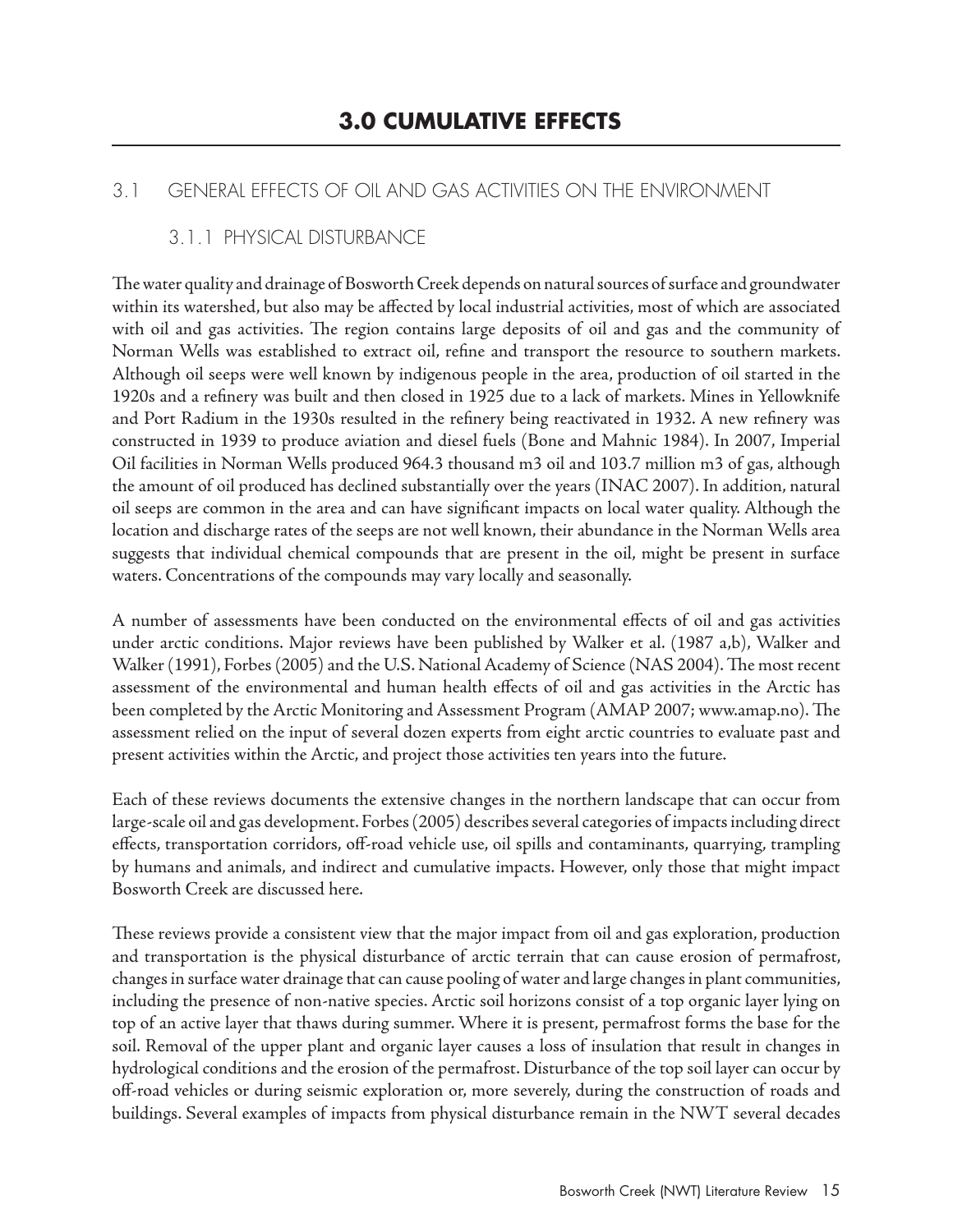after the damage and are still evident from the construction of roads, airstrips, buildings and gravel pads for oil and gas facilities. Single passes of off-road vehicles in some areas have resulted in loss of the plant cover, the formation of ruts and pooling of water that further the erosion (Walker et al. 1987a). Similar effects from the construction of buildings and roads in the Bosworth Creek watershed may have changed the drainage of surface waters that ultimately affect the hydrology and water chemistry of the creek.

There are also a number of impacts to the local environment that have been termed "indirect" effects because they follow from larger direct effects. Road dust had been shown to change the chemistry of the surface layer of soils and cause major changes in the resident plant community (Walker et al. 1987 a,b, Walker and Everett 1987, Myers-Smith et al. 2006). Dust has been shown to directly affect vegetation by covering leaves, or by changing pH of the soils which ultimately becomes toxic to some plant species. Although dust is certainly being deposited on roadside vegetation and into Bosworth Creek at the upper bridge (Latitude 65° 17.432 N Longitude 125° 52.507 W), it does not appear to significantly impact native plant species.

#### 3.2 CLIMATE CHANGE

**Climate change is a major cumulative effects component in northern Canada.** Various studies predict overall lower water levels in the NWT, thawing permafrost, a rise in the number of forest fires and increasing occurrences of landslides (e.g., Cohen 1997; ACIA 2005). The Geological Survey of Canada also conducted an assessment of the effects of climate change on infrastructure in the NWT and used Norman Wells as a model because of the higher proportion of large-scale infrastructure relative to the size of the community. Modelling by one of the authors suggests that thaw depths will increase dramatically around Norman Wells and permafrost may disappear entirely in the Norman Wells area. This is expected to have a significant impact on the stability of buildings in the Norman Wells area that rely on stable permafrost for stable footing (Couture et al. 2000). These changes are becoming apparent in the Bosworth Creek watershed and include significant chemistry changes in Edie Lake, increasing volumes of overflow and the formation of new groundwater sources in the creek.

Edie Lake is the second largest waterbody in the Bosworth Creek watershed. Both traditional knowledge (TK) and scientific sampling of Edie Lake by the GNWT in 1993 suggest that increased subsurface water has led to significant habitat change over time. This lake was considered to be an unpleasant body of water twenty years ago because of a bad odour and lack of fish. The GNWT study indicates that Edie Lake was a fish unfriendly environment with a very basic chemistry of pH 10.2; compared to its current pH value of 7.8. Edie Lake currently sustains a juvenile (15-20cm long) jackfish population in the summer, as well as lake chub, sticklebacks and a healthy benthic macroinvertebrate community. While there is still an odour present when sampled through ice, the water does not produce an obnoxious smell during the summer today. This could be the result of an increase in groundwater that flushes the system of alkaline and gaseous chemistry.

Another example of change in the distribution of groundwater is evident between the two permanent bridges. Overflow beneath both bridges has increased by approximately ½ metre/year for the last three years (measured annually on April 23rd). This additional overflow equals a significant amount of water given the one kilometre distance between these two structures.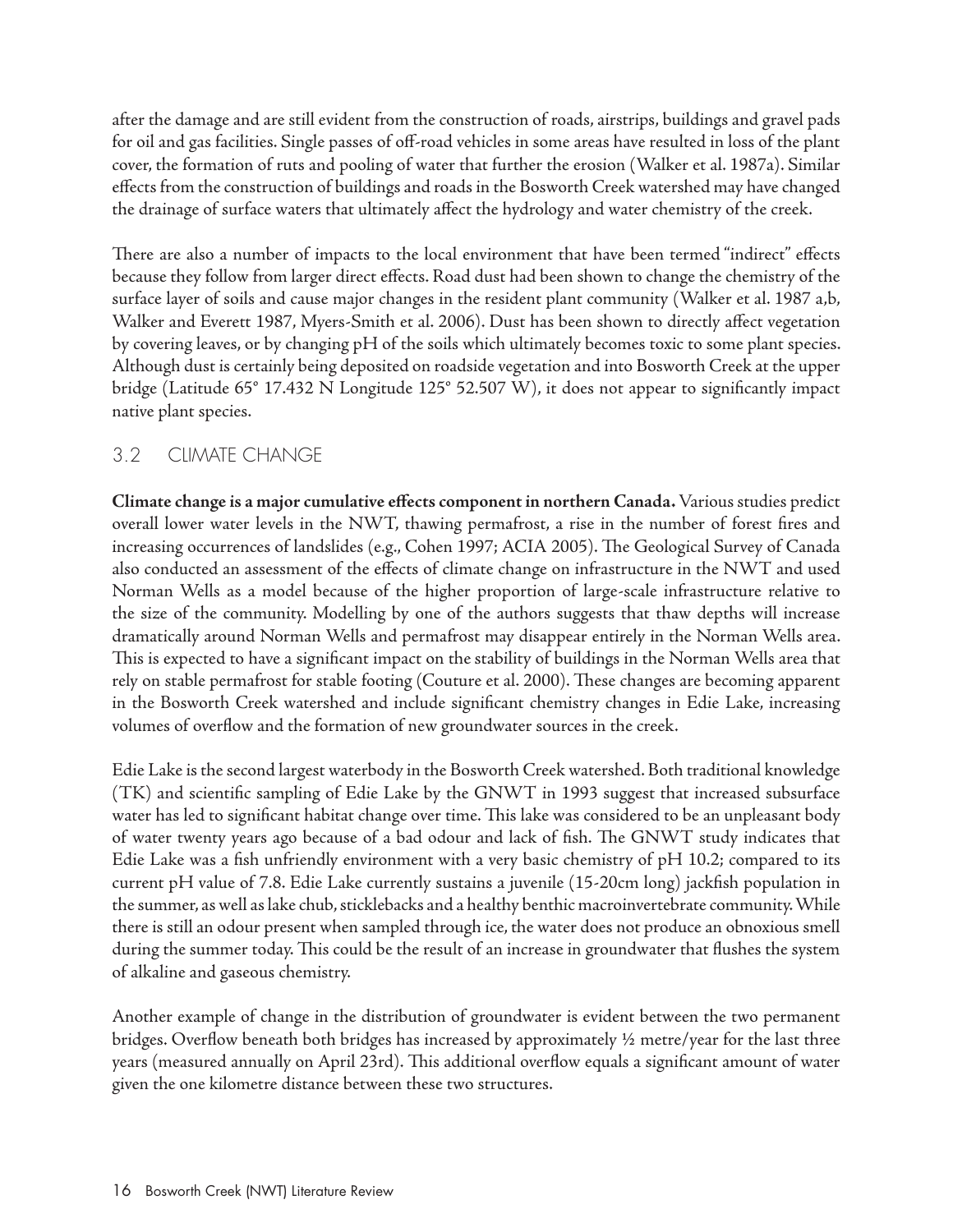Finally, six new subterranean water sources have been identified between the two bridges in the last two years. All of these sources produce cold water ranging between 1.4 °C - 3.7 °C, implying that they either originate directly from melting permafrost, or are the result of subsurface water filtering through permafrost. This water has very low dissolved oxygen  $(0.7 \times S - 1.2 \times S)$  and produces a strong sulphur smell (Guthrie pers comm.).

The International Panel on Climate Change (IPCC 2001) made several predictions regarding change in the Mackenzie Delta which may impact surface waters in the Norman Wells area. These changes are supported by assessment of the effects of climate change in Alaska and other northern areas (Hinzman et al. 2005). Declines in runoff and lake levels due to warming air temperatures have been observed throughout the NWT and these effects are expected to increase over the next decades. Other threats to the Mackenzie landscape are increasing levels of erosion and landslides caused by permafrost thaw and extreme events, such as forest fires. Freshwater ecosystem impacts include the loss or decline of some lakes, increased surface water temperatures and increased sedimentation of rivers. Monitoring physical, chemical and biological conditions in Bosworth Creek will help to detect change and assist with fisheries management.

One potential benefit of climate change would occur from the reduction in ice cover seen with rising temperatures. Burbot fish livers in the Norman Wells area were found to contain lower levels of light aromatic hydrocarbons during ice free periods on the Mackenzie River (Lockhart et al. 1987). When the river is encased in ice, hydrocarbons are prevented from being released from the water into the air, increasing the exposure of fish to these pollutants. Lonergan et al. reported in 1993 that the Mackenzie River at Norman Wells was ice free for approximately 164 days per year. Through modelling, Lonergan et al. found ice free days would increase to between approximately 183 to 206 days per year over the next hundred years. This would reduce the amount of exposure that fish would have to several types of hydrocarbons. However, the increase in ice free days will reduce the length of time that ice roads and trucking will be a viable transport option in the Norman Wells area (Lonergan et al. 1993).

#### 3.3 CUMULATIVE IMPACTS

The National Academy of Sciences (2004) conducted a review of the cumulative effects of oil and gas activities in Alaska. The range of effects included contamination of fish and wildlife by toxic materials, the effects of oil spills and construction activities and are described in Table 3.3-1. This assessment may be useful for Bosworth Creek because it considers the types of activities currently conducted by industry.

The underlying principle of cumulative effects is that a number of small changes may ultimately result in unexpected changes to a component of an ecosystem. In their assessment of known effects of oil and gas, the NAS recognizes effects from roads and damage to the tundra from seismic and off-road vehicles, spills and refined products and abandoned infrastructure and unrestored landscapes. However, some of these activities are not presently occurring the remainder fall within two separate categories including oil and gas activities and other activities. Potential cumulative effects by oil and gas activities on Bosworth Creek are limited to spills, concerns over buried materials, road dust from the two permanent bridges that service the facilities, and the proposed Mackenzie Gas Pipeline crossing. Other activities include recreational use of Bosworth Creek by local residents, the current winter road crossing, and the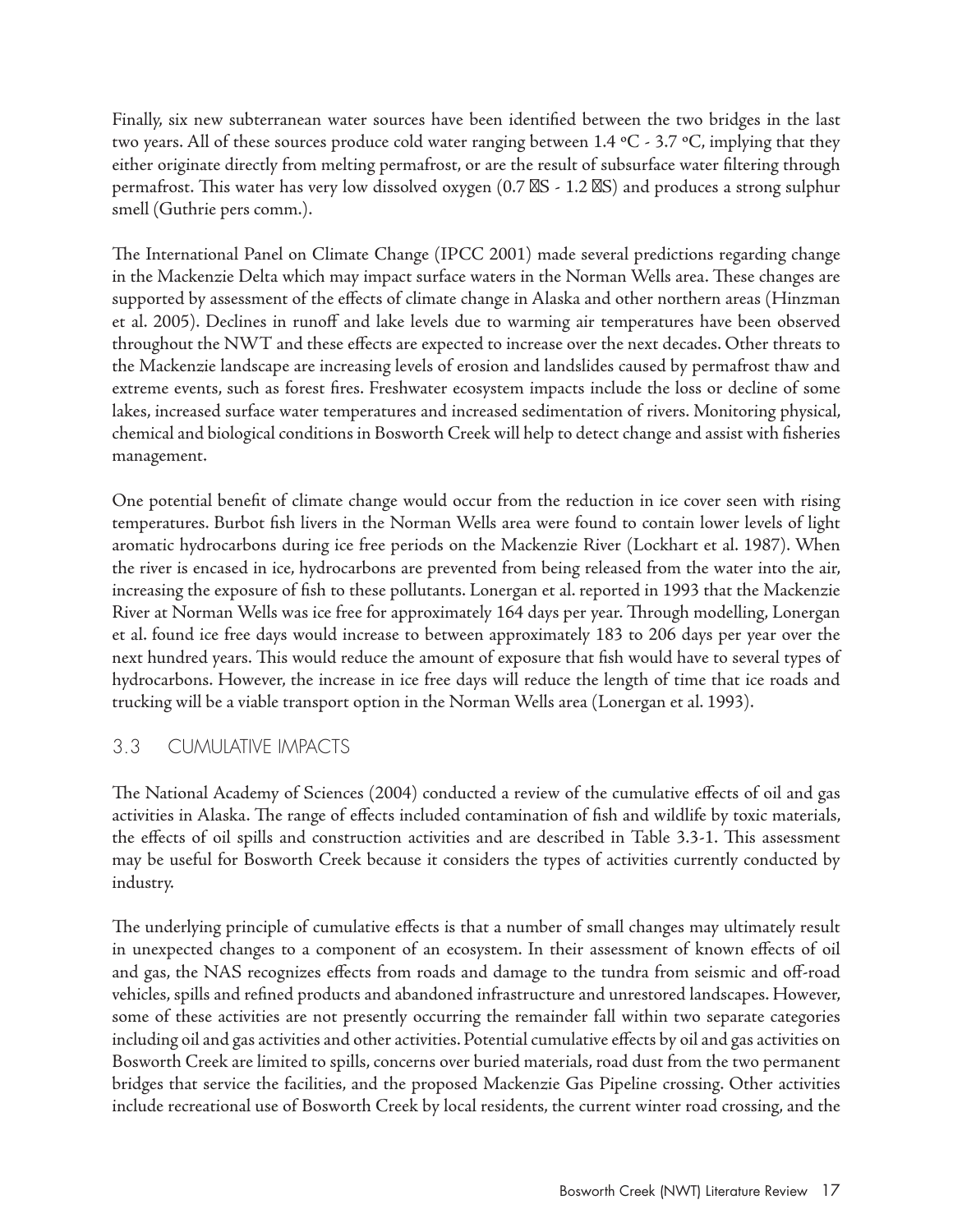proposed construction of a permanent winter road crossing. Of these, recreational use of All-terrene vehicles (ATVs) by local residents is creating the most observable damage.

The Bosworth Creek Monitoring Project has identified four kinds of damage resulting from these activities that are negatively impacting subsistence fish species that have strong traditional ties to local Dene and Metis residents. First, some enthusiasts drive their vehicles up and down the banks rather than using one of the many minor crossings that currently exist. These actions result in bank collapses that release car-sized volumes of mud into the creek at a time. Second, tires crush and destroy spawning habitat and kill the benthic macroinvertebrates that feed fish. Third, large volumes of fine silty mud are continually released while the vehicles are in the creek. These sediments drift downstream and suffocate fish spawning habitat. Fourth, tire tracks alter the streambed by creating sub-channels that redirect water flow. This is resulting in accelerated erosion of the creek's banks at several locations.

#### 3.4 LOCAL SOURCES OF CHEMICALS

Oil and gas facilities can also release chemicals from production and refining, either intentionally, as part of a production process, or unintentionally, as in a spill. Chemicals released from oil and gas facilities can affect the water quality in surface waters by deposition of contaminants and particulates into watersheds, or releases into groundwater that discharges to the stream.

One consequence of oil and gas activity is the spilling of crude oil and brine from areas of production and transportation. Long-term monitoring of larger pipelines shows that large oil spills are relatively rare and that most spills cover only a few square meters of land. Oil spill experiments near Norman Wells during the 1970s helped to show the long term fate of spills under northern conditions (Hutchison and Freedman 1978). Release of oil on the tundra caused immediate death of lichens and mosses and, after a lag period, the loss of higher plants such as pine. Some plants were able to regenerate from underground rhizomes that were not affected by the original spill (Hutchinson and Freedman 1978). Other studies have shown that oil spilled in summer can move through the upper active layer of soil, move along the permafrost and keep the toxic components of the oil for several years (McCarthy et al. 2004). These studies show that spills within the Bosworth Creek watershed may remain toxic for long periods of time and may continue to release toxic compounds to surface waters.

There are several known local sources of hydrocarbons that may impact water quality in the Bosworth Creek system. One major source of hydrocarbons is natural seeps that are defined as areas where fluids, like oil, or gases, like natural gas, emanate onto the surface of the earth. Although oil seeps are known to be common around Norman Wells and are well known as sources of hydrocarbons in the Mackenzie River, no map of known seeps around Norman Wells was available for this review. Morgan et al. (1987) made note of a naturally occurring oil seep near the mouth of Bosworth Creek. A recent assessment of hydrocarbon sources to the Arctic Ocean by the Arctic Monitoring and Assessment Program (AMAP 2007, draft Chapter 4 of the Science Document) identified the Mackenzie River as a major source of hydrocarbons to the Arctic Ocean because of a number of seeps in the Valley. Seeps are known to be major sources of hydrocarbons, including the toxic group of compounds known as polycyclic aromatic hydrocarbons (PAH).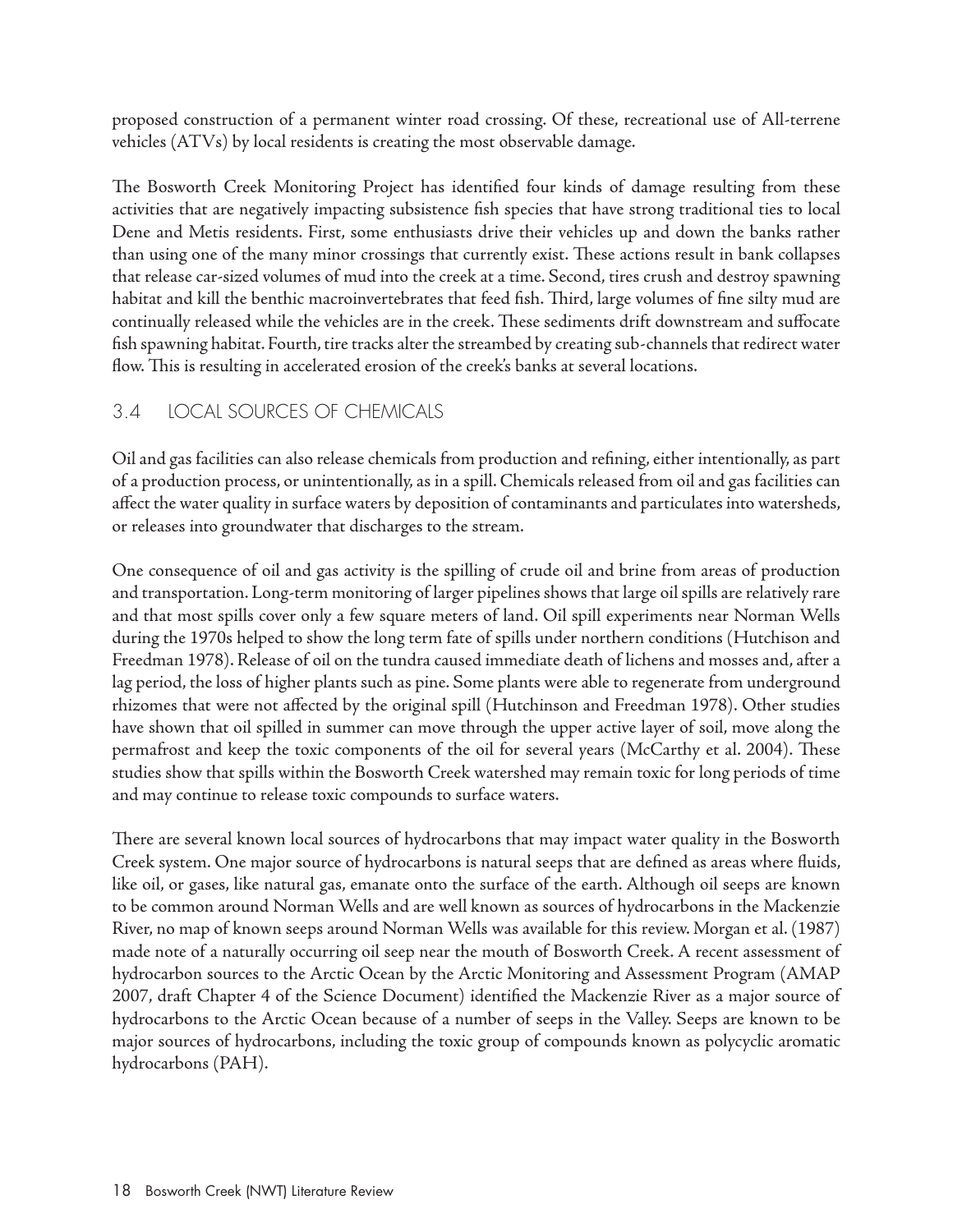The amount of oil, or its products, that have spilled within the Bosworth Creek drainage area is unclear from spill databases maintained by the GNWT Hazardous Materials Spill Database or the National Energy Board. A major spill of 397,000 litres of oil was reported to occur in 1997 in Norman Wells when a transfer line from a central processing facility to a storage tank ruptured (AMAP 2007, draft version of Chapter 2 of Science Document). A search for spills in the GNWT database reports a number of crude oil and processed water spills from various facilities around Norman Wells. The GNWT database lists a total of 88 spills of hazardous materials between 1971 and 2006, but most spills are of sewage, or fuel at the airport. Large amounts (>10,000 litres) of hydrochloric acid and sewage were spilled at various times during the 1990s but well away from Bosworth Creek. No information is available on any monitoring or clean-up that took place or the current levels of contamination.

The second facility is the Norman Wells Crude Production Facility operated by Imperial Oil. The plant releases a number of volatile compounds and particulates, some of which are regulated due to their toxicity. Amounts of some of the volatile compounds released annually are listed in Table 3.4-2. The database also lists several off-site releases of many of the chemicals, although the amounts released are relatively small. A third facility, a compressor station, has been proposed for Norman Wells as part of the Mackenzie Gas Project but did not have any chemical releases as of 2007.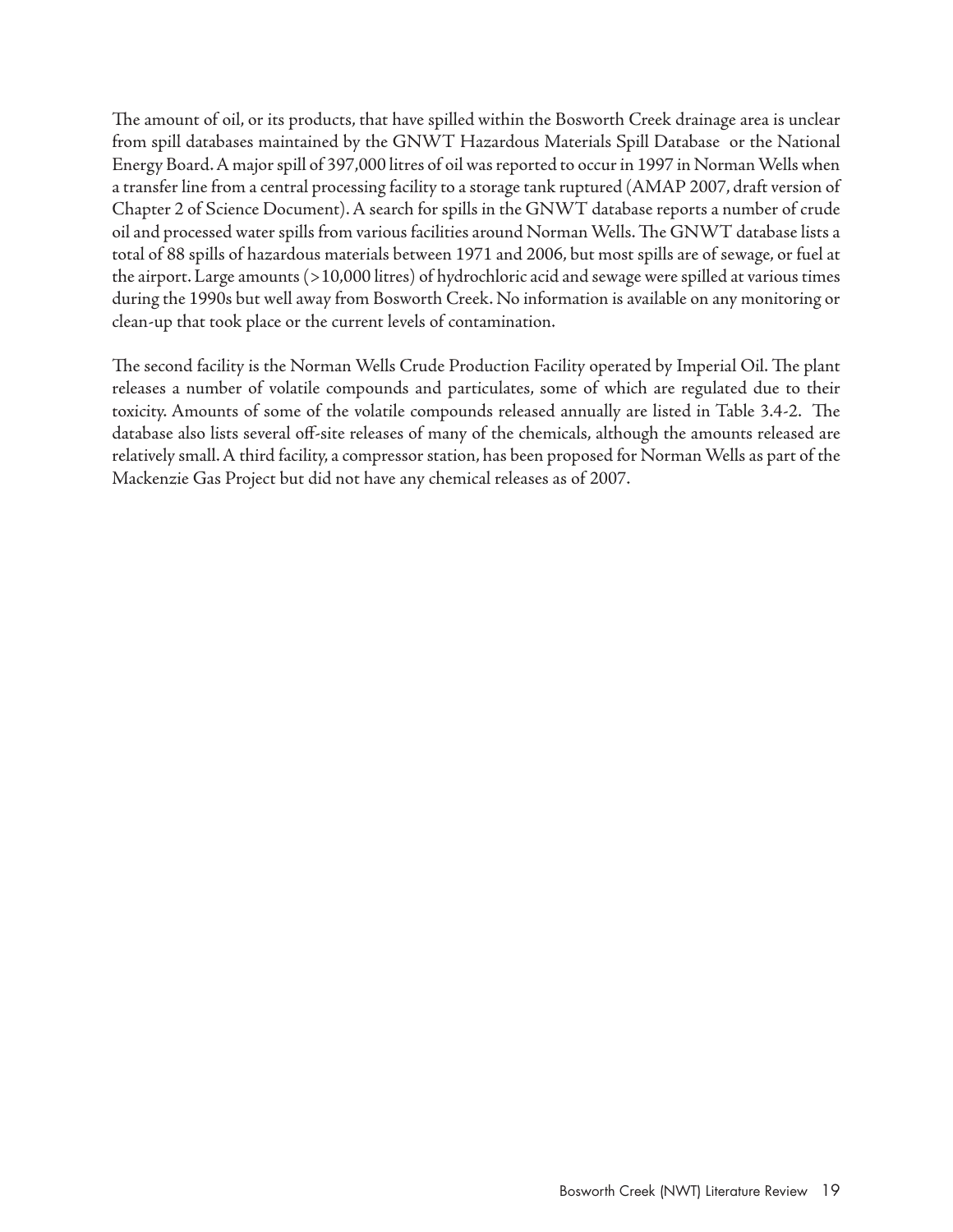#### **TABLE 3.4-1**

#### RELEASES OF AIR POLLUTANTS FROM THE NORMAN WELLS CRUDE PRODUCTION FACILITY OPERATED BY IMPERIAL OIL

**Data are for the releases to air for some compounds for which air quality criteria exist. Other substances released but for which there are no air quality criteria are n-hexane, toluene, methanol and ethylene glycol. Units are in tonnes (=1000 kg)**

| Year | <b>Benzene</b>           | <b>Hydrogen</b><br>Sulphide | <b>Oxides of</b><br>nitrogen | PM10 <sup>1</sup> and<br><b>PM2.5</b> | <b>Toluene</b> | <b>Volatile</b><br><b>Organic</b><br>Compounds <sup>2</sup> |
|------|--------------------------|-----------------------------|------------------------------|---------------------------------------|----------------|-------------------------------------------------------------|
| 1994 | 1.7                      |                             | ٠                            | $\overline{\phantom{a}}$              | 5.2            |                                                             |
| 1995 | 1.7                      |                             | ٠                            |                                       | 5.2            |                                                             |
| 1996 | 0.8                      |                             |                              |                                       | 2.6            |                                                             |
| 1997 | 4.3                      |                             | $\overline{a}$               |                                       | 1.4            |                                                             |
| 1998 | 0.16                     | $\overline{\phantom{a}}$    | ٠                            | $\overline{\phantom{a}}$              | 0.44           | $\overline{\phantom{a}}$                                    |
| 1999 | 0.16                     | 0.09                        | ٠                            | ٠                                     | 0.40           | $\overline{\phantom{a}}$                                    |
| 2000 | 0.174                    |                             | ٠                            | ä,                                    | 0.622          | $\overline{\phantom{a}}$                                    |
| 2001 | 0.16                     |                             | ٠                            |                                       | 0.574          |                                                             |
| 2002 | 0.21                     |                             | 167                          | 0.739                                 | 0.577          | 31                                                          |
| 2003 | 0.263                    |                             | 210                          | 7.5                                   | 0.498          | 249                                                         |
| 2004 | $\overline{\phantom{a}}$ |                             | 226                          | 7.4                                   | 2.7            | 212                                                         |
| 2005 |                          |                             | 209                          | 8.0                                   | 2.4            | 188                                                         |
| 2006 |                          |                             | 214                          | 7.5                                   | 2.4            | 182                                                         |
| 2007 | $\overline{\phantom{a}}$ | $\overline{\phantom{a}}$    | 217                          | 14                                    | 2.1            | 185                                                         |
|      |                          |                             |                              |                                       |                |                                                             |

1 – PM10 – particulate matter <10 microns; PM2.5- particulate matter<2.5 microns

2 – volatile organic compounds are gases that contain carbon and usually include up to 150 different compounds, some of which are toxic to humans and the environment (National Pollutant Release Inventory;

http://www.ec.gc.ca/pdb/npri/npri\_home\_e.cfm )

The Federal Contaminated Sites Inventory lists seven contaminated sites within the community of Norman Wells, most of them operated by DFO or the Department of Transport, but none of them are near Bosworth Creek. Dominant contaminants at the sites are petroleum hydrocarbons and polycyclic hydrocarbons (PAHs).

http://www.enr.gov.nt.ca/epd\_spills/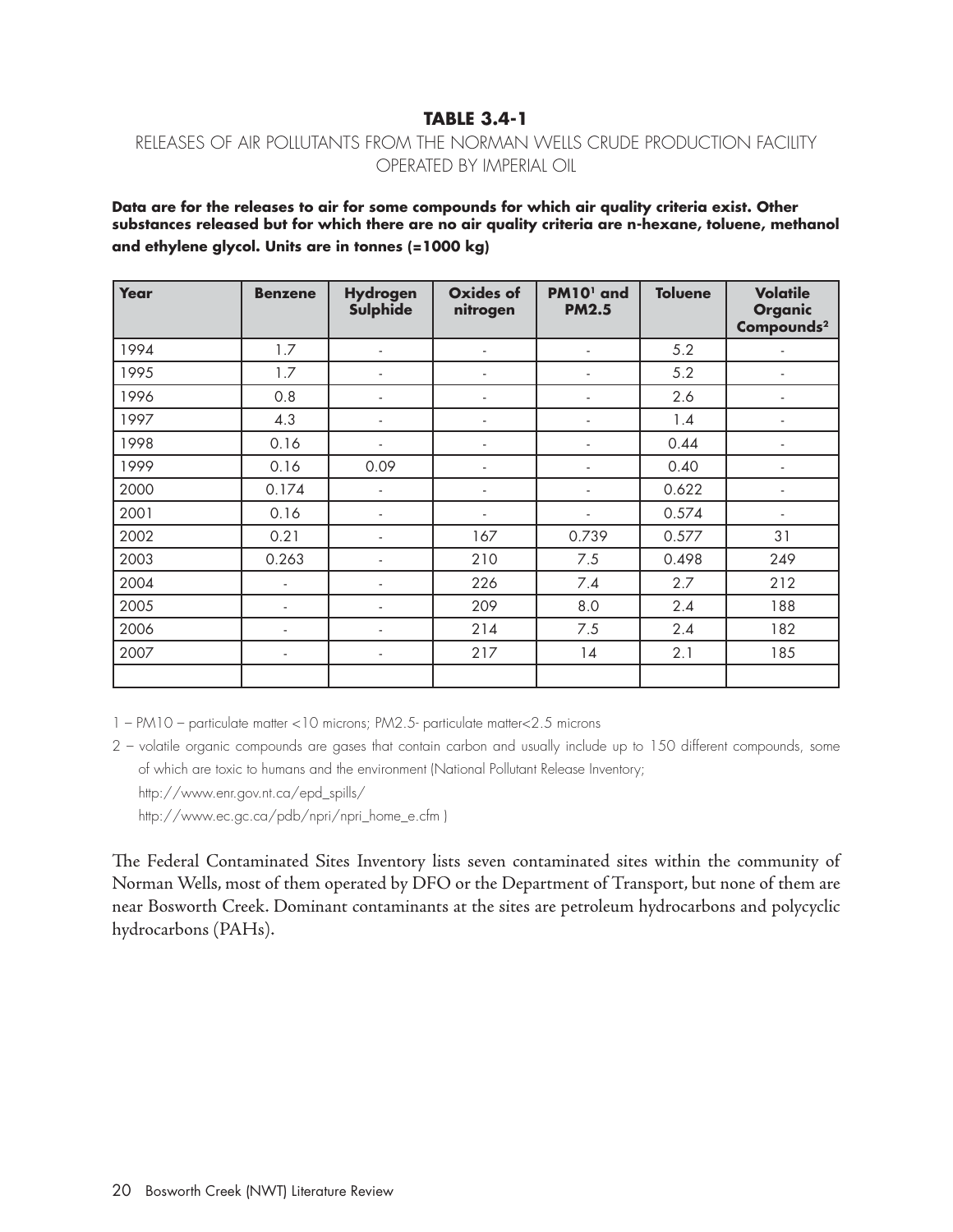#### 3.5 REFERENCES

ACIA 2005. Arctic Climate Impact Assessment. Cambridge University Press. 1024 p. (http://www. acia.uaf.edu).

AMAP (Arctic Monitoring and Assessment Programme) 2007. Arctic Oil and Gas 2007. Overview Report. Oslo, Norway. 57 pages. www.amap.no.

Anderson, W.P. and DiFrancesco, R.J. 1997. Potential impacts of climate warming on hydrocarbon production in the northern Mackenzie Basin. In Cohen, S.J. Mackenzie Basin Impact Study (MBIS) Final Report. Environment Canada. Vancouver, BC. pp. 247-252pp 365 pages Bone, R.M. and R.J. Mahnic 1984. Norman Wells: the oil center of the Northwest Territories. Arctic 37:53-60.

Cohen, S., K. Miller, K. Duncan, E. Gregorich, P. Groffman, P. Kovacs, V. Magana, D. McKnight, E. Mills and D. Schimel. 2001. Chapter 15. North America. In McCarthy, J.J., Canzini, O.F., Leary, N.A., Dokken, D.J. and White, K.S. Climate change 2001: Impacts, adaptation, and vulnerability. Contribution of Working Group II to the Third Assessment Report of the Intergovernmental Panel on Climate Change. Cambridge University Press. Cambridge, U.K. pp. 737- 800.

Couture, R., S.D. Robinson and M.M. Burgess 2000. Climate change, permafrost degradation, and infrastructure adaptation: preliminary results from a pilot community case study in the Mackenzie Valley. Current Research. Geological Survey of Canada, Natural Resources Canada. Ottawa, ON, Canada. Current Research 2000-B2. pp. 11 pp.

Forbes, B. 2005. Environmental Problems. In Nuttall, M. Encyclopaedia of the Arctic. Routledge. New York, New York; Volume 1 pp. 568-573.

Guthrie, G. 2009. Renewable Resource Communications Officer, Sahtu Renewable Resources Board. Tulita and Norman Wells.

Hinzman, L.D., N.D. Bettez, W.R. Bolton, F.S. Chapin, M.B. Dyurgerov, C.L. Fastie, B. Griffith, R.D. Hollister, A. Hope, H.P. Huntingdon, A.M. Jensen, G.J. Jia, T. Jorgenson, D.L. Kane, D.R. Klein, G. Kofinas, A.H. Lynch, A.H. Lloyd, A.D. McGuire, F.E. Nelson, W.C. Oechel, T.E. Osterkamp, C.H. Racine, V.E. Romanovsky, R.S. Stone, D.A. Stow, M. Sturm, C.E. Tweedie, G.L. Vourlitis, M.D. Walker, D.A. Walker, P.J. Webber, J.M. Welker, K.S. Wunkler, and K. Yoshikawa 2005. Evidence and implications of recent climate change in northern Alaska and other arctic regions. Climate Change 72:251-298.

Hutchinson, T.C. and W. Freedman 1978. Effects of experimental crude oil spills on subarctic boreal forest vegetation hear Norman Wells, N.W.T. Canada. Can. J. Bot. 56:2424-2433.

INAC (Indian and Northern Affairs) 2008. Northern Oil and Gas Annual Report - 2007. http://www. ainc-inac.gc.ca/oil/Pdf/report07\_e.PDF. Accessed September 2008.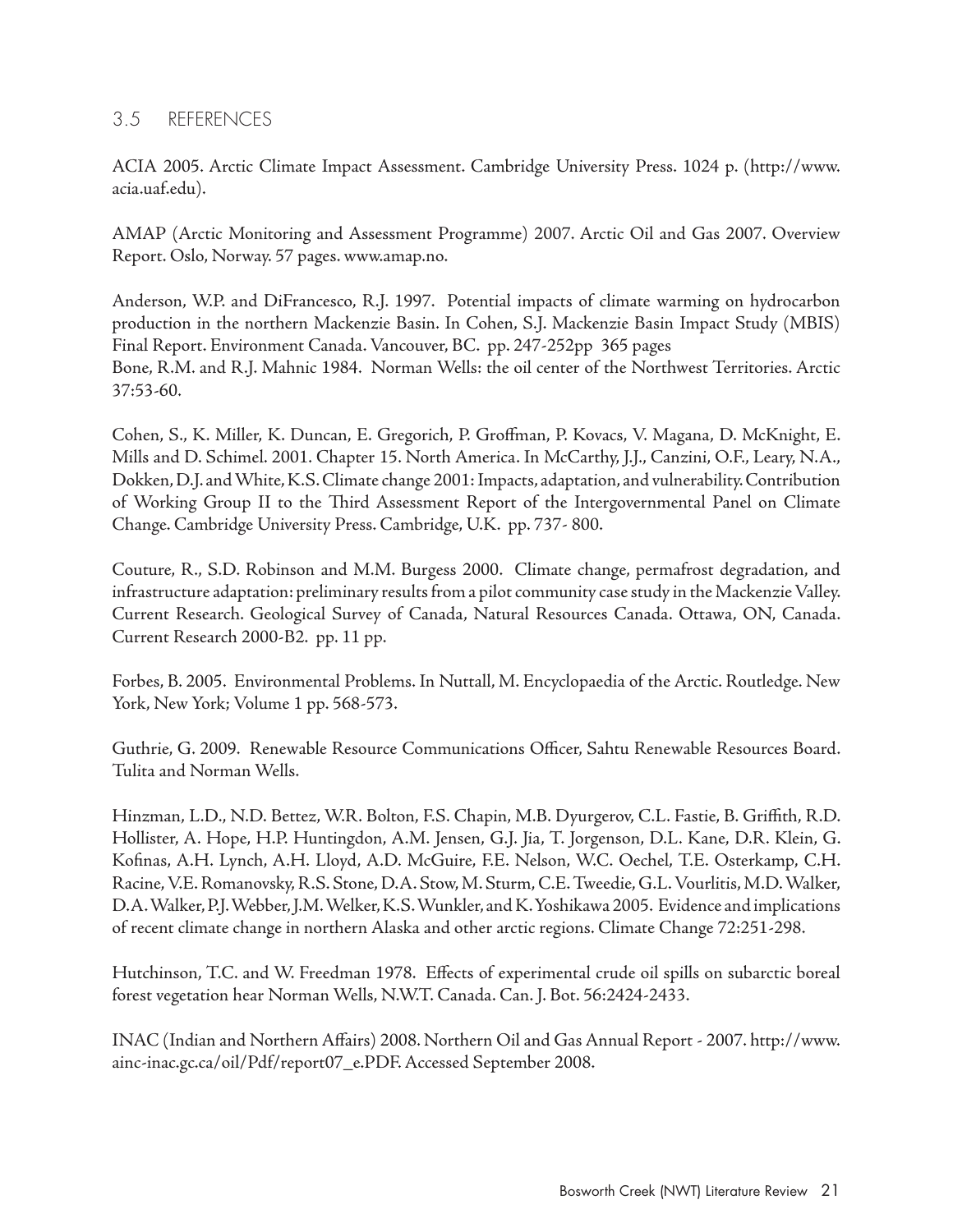IPCC (Intergovernmental Panel on Climate Change) 2001. Impacts, adaptation, and vulnerability. Chapter 15. North America. Contribution of Working Group II to the Third Assessment Report of the International Panel on Climate Change. Cambridge University Press. 967 pages. http://www.ipcc.ch/ ipccreports/assessments-reports.htm

Lockhart, W.L., Metner, D.A., Murray, D.A.J. and D.C.G. Muir 1987. Hydrocarbons and Complaints About Fish Quality in the Mackenzie River, Northwest Territories, Canada. Water Pollution Research Journal of Canada 22:4, pp. 616-628.

Lonergan, S., Difrancesco, R. and M-K. Woo 1993. Climate Change and Transportation in Northern Canada: An integrated impact assessment. Climate Change 24: 331-351.

McCarthy, K., L. Walker and L. Vigoren 2004. Subsurface fate of spilled petroleum hydrocarbons in continuous permafrost. Cold Regions Science and Technology 38:43-54.

Morgan, J.D., G.A. Vigers, P.G. Nix and J.M. Park 1987. Determination of Hydrocarbon Uptake and Effects on Mackenzie River Fishes Using Bile Analysis. Water Pollution Research Journal of Canada 22(4): 604-615.

Myers-Smith, I.H., Thompson, R.M. and Chapin, F.S. 2006. Cumulative impacts on Alaska arctic tundra of a quarter century of road dust. Ecoscience 13:503-510.

NAS (National Academy of Sciences) 2004. In National Academy of Sciences. Cumulative environmental effects of oil and gas activities on Alaska's North Slope. The National Academies Press. Washington, D.C. pp. 304 pp.

National Pollutant Release Inventory (NPRI). Environment Canada website. http://www.ec.gc.ca/inrp-npri/default.asp?lang=En&n=4A577BB9-1

Walker, D.A. and K.R. Everett 1987a. Road dust and its environmental impact on Alaskan taiga and tundra. Arctic Alp. Res. 19:479-489.

Walker, D.A., P.J. Webber, E.F. Binnian, K.R. Everett, N.D. Lederer, E.A. Nordstrand and M.D. Walker 1987b. Cumulative impacts of oil fields on northern Alaskan landscapes. Science 238:757-761.

Walker, D.A. and M.D. Walker 1991. History and pattern of disturbance in Alaskan arctic terrestrial ecosystems: A hierarchical approach to analysing landscape change. J. Appl. Ecol. 28:244-276.

Walker, D.A., D. Cate, J. Brown and C. Racine 1987. In Walker, D.A., D. Cate, J. Brown and C. Racine. Disturbance and recovery of arctic Alaskan tundra terrain. A review of recent investigations. Cold Regions Research and Engineering Laboratory. Hanover, New Hampshire. CCREL Report 87-11. pp. 63 pp.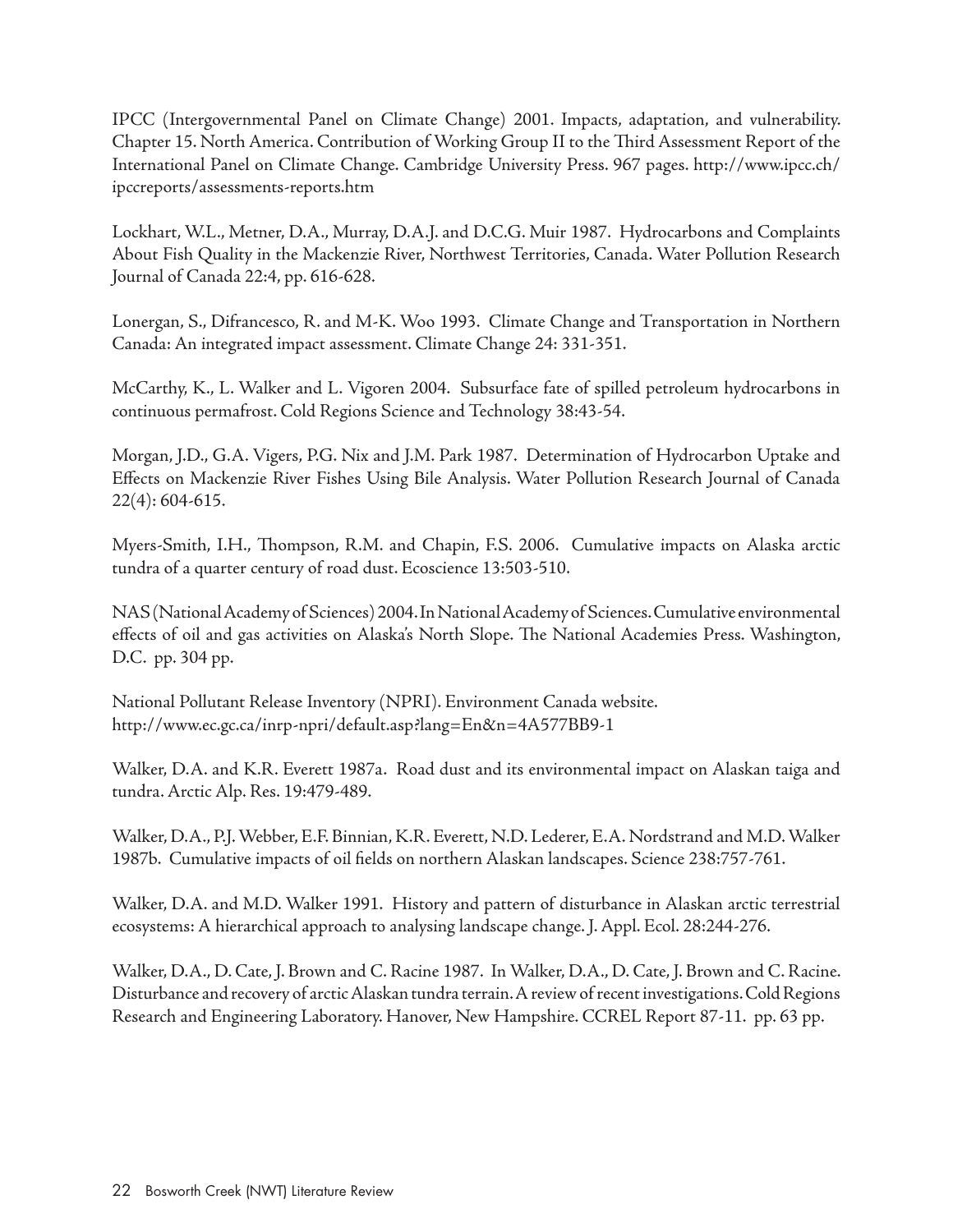Based upon our review we note the following lessons learned:

- t Follow-up monitoring of fisheries habitat may have provided a finer scale to judge the success of the weir removal project than is currently available. However, since the weir was removed only three years prior to the writing of this report, there is ample time to begin a fisheries habitat monitoring program to track the degree of success or failure of the restoration plan. Data collected by the Bosworth Creek Monitoring Project would assist with establishing a comprehensive baseline that could be used in a fisheries habitat monitoring project.
- t The unfortunate lack of fisheries habitat data prior to removal of the weir seriously impacts any comparison that can be made pre and post weir removal. However, Traditional Knowledge could potentially alleviate this by providing invaluable personal observations of subsistence species distributions, abundances and health, and their relative importance to local people in the past. Investigators could then make general statements about the health of Bosworth Creek before the weir was removed based on known associations of subsistence species, and other chemical and biological parameters.

# **5.0 RECOMMENDATIONS**

There are several recommendations following our evaluation of the weir removal project.

#### 5.1 BASELINE AND FOLLOW-UP FIELD STUDIES (INCLUDING MITIGATION)

Any future major project in the North should follow a model that includes exhaustive baseline data collection prior to alteration, followed by bi-annual collections for the following 10 years. This type of monitoring plan provides a solid foundation to monitor on-going change expected following any significant assault to an ecosystem; regardless of whether the actions were a result of development or mitigation. A similar model can be adopted for Bosworth Creek. Long-term biological and chemical sampling and analyses that builds on previous studies could demonstrate the success of this restoration plan. Standard collection techniques for water, soil and invertebrates should follow established protocols and efforts should be made to collect at geographically important sites, as well as repetitive site-specific sampling over time. Traditional Knowledge seminars would also add considerably to the basic concepts of past ecosystem geography and health. Many aspects of day to day observations in the past can help shed light on present day phenomena. For example, the current confluence of Bosworth Creek and the Mackenzie River is more than 200 metres farther from shore than during the 1940's (Hodgson and Oudzi pers comm.). This is likely due to human alteration of the shoreline and creation of the artificial islands. Traditional Knowledge identified this alteration that impacts the energy requirements of spawning fish as they now have to navigate an additional 200 metres of creek to get to spawning grounds. What impact this has on the natural re-introduction of certain species is unknown, but it may account for the current confirmed absence of whitefish on Bosworth Creek.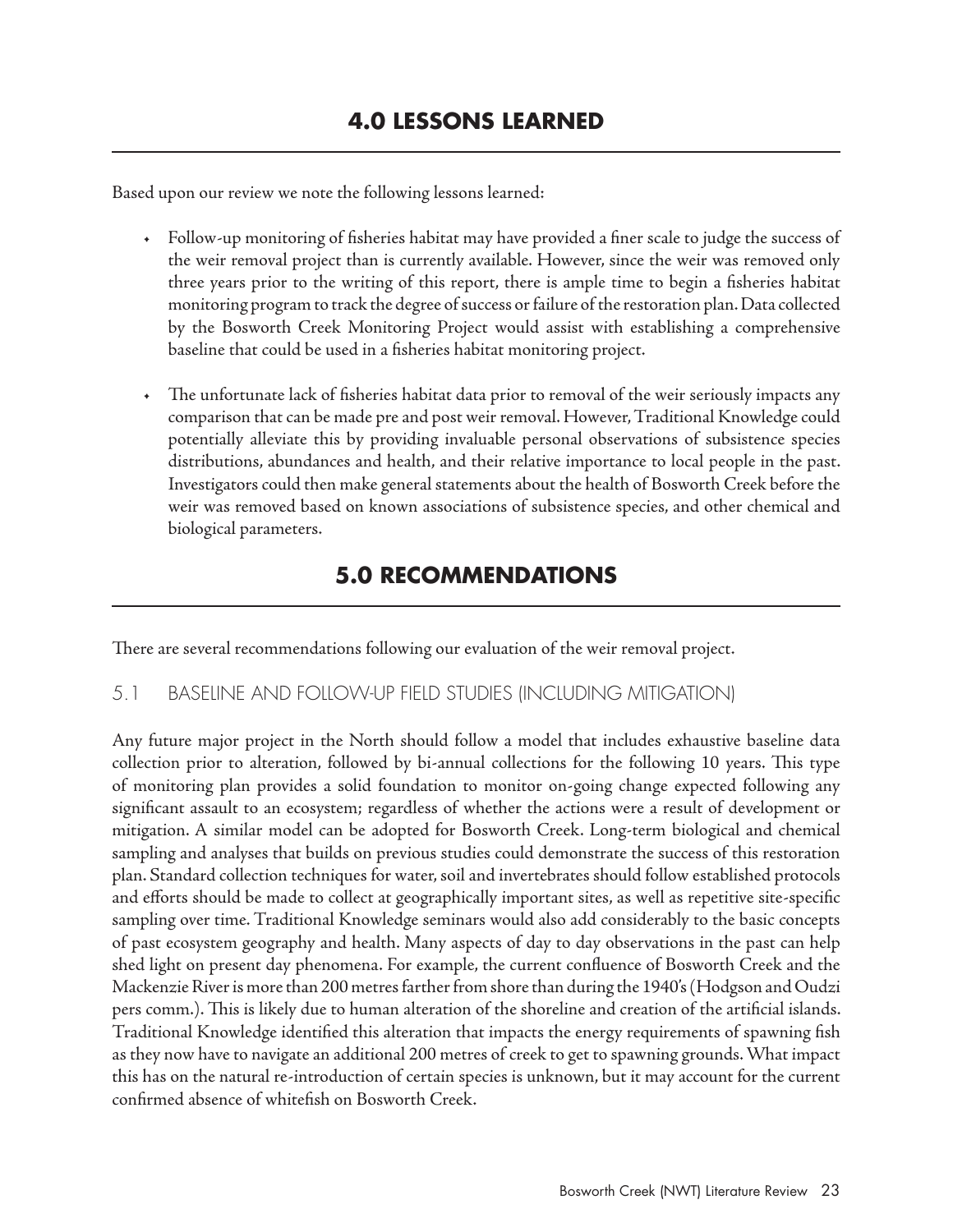#### 5.2 FISHERIES RELATED STUDIES AT BOSWORTH CREEK

As mentioned above, the SRRB has an excellent field program dedicated to a better scientific understanding of Bosworth Creek as well as providing excellent educational opportunities for students from Mackenzie Mountain School to undertake research and contribute to science. Since the program is ongoing, it may be possible to incorporate additional fish related studies. Two suggested areas to concentrate on are as follows: basic fish abundance studies at pre-determined sections of the Creek (including the weir removal area), and fish spawning and habitat studies.

#### 5.2.1 FISH ABUNDANCE AND DISTRIBUTION STUDIES

This work may involve electro-shock methods, gill-nets, minnow traps, seine nets and other standard equipment. Information on fish collected should include species, size, weight, sex, reproductive status and age. Benthic and water chemistry sampling would be very supportive monitoring tools at the same locations as the fish collections. This sampling program would occur bi-annually over a ten-year period to complement benthic collections and analyses.

#### 5.2.2 FISH HABITAT AND FISH SPAWNING STUDIES

Fish habitat types can be differentiated by physical attributes such as channel geometry, riparian community, substrate characteristics and watercourse velocity. It is suggested that sampling in Bosworth Creek consist of 7 or 8 different segments with generally similar hydrological, topographical and aquatic habitat characteristics. As stated above, one of these could include the bridge at Bosworth Creek where improvements to the stream bed were previously made to facilitate fish spawning (Imperial Oil Resources 2005, Bates 2005).

A segment could be defined as the watercourse between one pool and a riffle, or a pool to run sequence. At each segment, a habitat assessment can be conducted including the following observations:

- Riparian and in-stream vegetation;
- Substrate description;
- + Percent of undercut banks;
- + Bank stability;
- Percentage of shade; and,
- + Water velocity.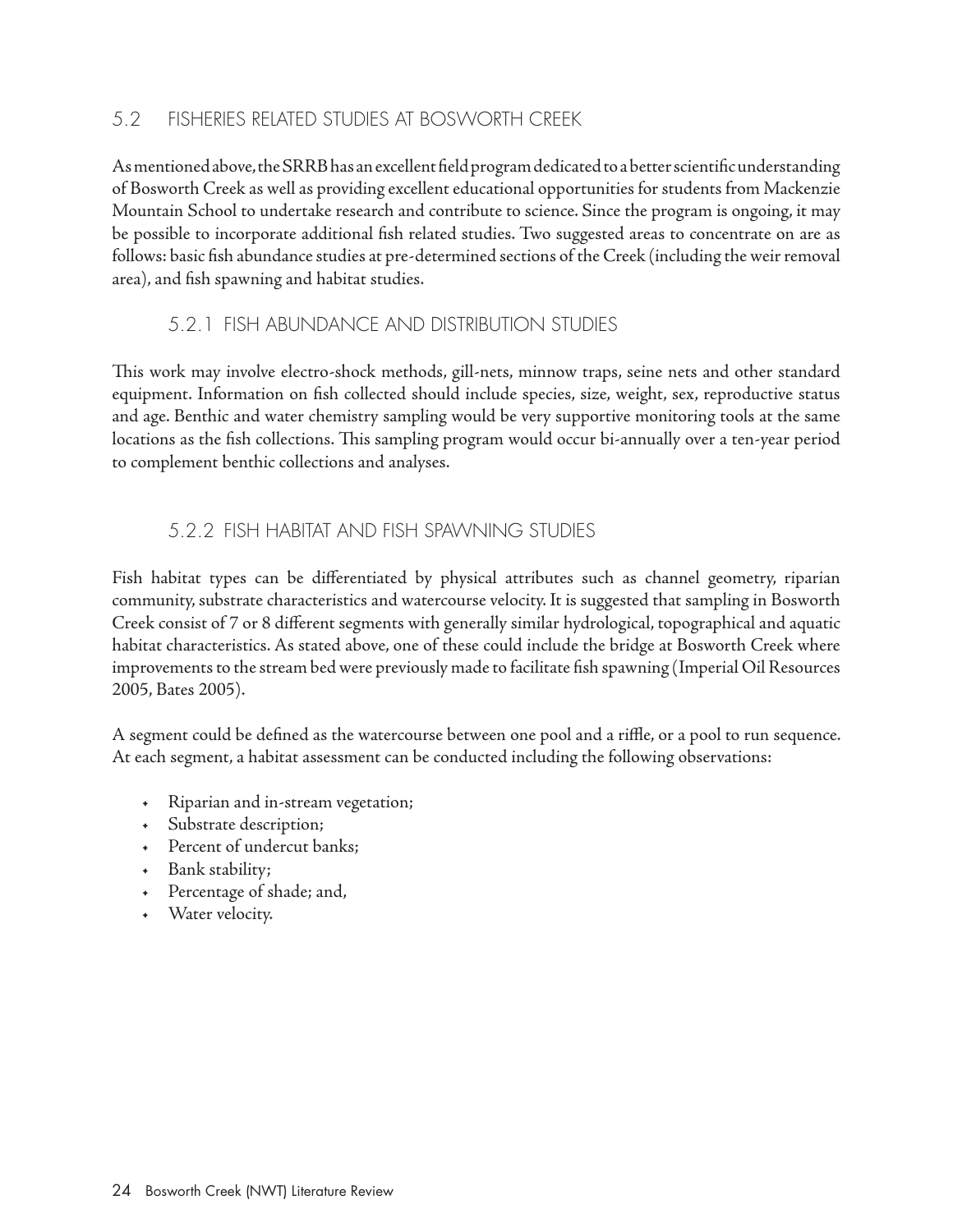Appendix A provides a typical template for habitat assessment that could be followed or a modification of it. This is not a difficult Table to be completed by students (with DFO/consultant supervision), and would provide the basis for fish habitat and spawning activities. More sites could be added if necessary.

Fish habitat and spawning studies should be conducted bi-annually over a multi-year period to determine whether Bosworth Creek is being used by spawning fish, frequency of use, and if required, further studies could be done to optimize fish habitat and increase fish productivity. DFO has also developed a Watercourse Resource Database and a Risk Assessment Tool (Rempel 2006) which could also be of benefit to assess the sedimentation impacts from the removal of the weir.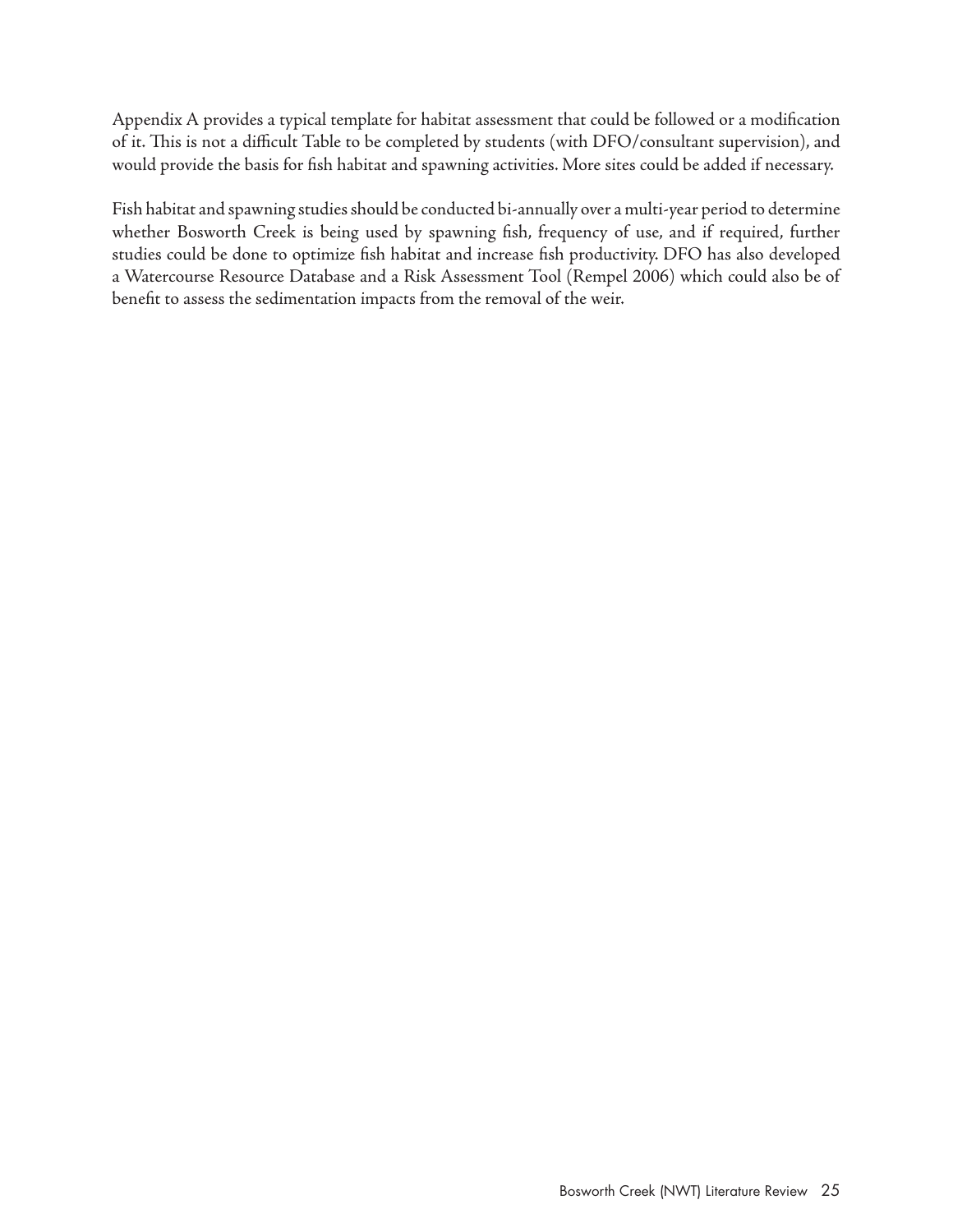# **APPENDIX A**

EXAMPLE OF SUBSTRATE AND FISH HABITAT TEMPLATE

| <b>UNIT</b><br>NO. | STREAM<br><b>TYPE</b> | CHANNEL<br>TYPE | CHAINAGE<br><b>END</b> | <b>LENGTH</b><br>(m) | AVE WIDTH<br>(m) |                        | SUBSTRATE<br>$\left(\%\right)$ |                |      |        |
|--------------------|-----------------------|-----------------|------------------------|----------------------|------------------|------------------------|--------------------------------|----------------|------|--------|
|                    |                       |                 |                        |                      | WET              | <b>BANK</b><br>CHANNEL | <b>BEDROCK</b>                 | <b>BOULDER</b> | ROCK | RUBBLE |
| 1.                 |                       |                 |                        |                      |                  |                        |                                |                |      |        |
| 2.                 |                       |                 |                        |                      |                  |                        |                                |                |      |        |
| 3.                 |                       |                 |                        |                      |                  |                        |                                |                |      |        |
| $\overline{4}$ .   |                       |                 |                        |                      |                  |                        |                                |                |      |        |
| 5.                 |                       |                 |                        |                      |                  |                        |                                |                |      |        |
| 6.                 |                       |                 |                        |                      |                  |                        |                                |                |      |        |
| $\overline{7}$ .   |                       |                 |                        |                      |                  |                        |                                |                |      |        |
| 8.                 |                       |                 |                        |                      |                  |                        |                                |                |      |        |
|                    |                       |                 |                        |                      |                  |                        |                                |                |      |        |
|                    |                       |                 |                        |                      |                  |                        |                                |                |      |        |
|                    |                       |                 |                        |                      |                  |                        |                                |                |      |        |
|                    |                       |                 |                        |                      |                  |                        |                                |                |      |        |
|                    |                       |                 |                        |                      |                  |                        |                                |                |      |        |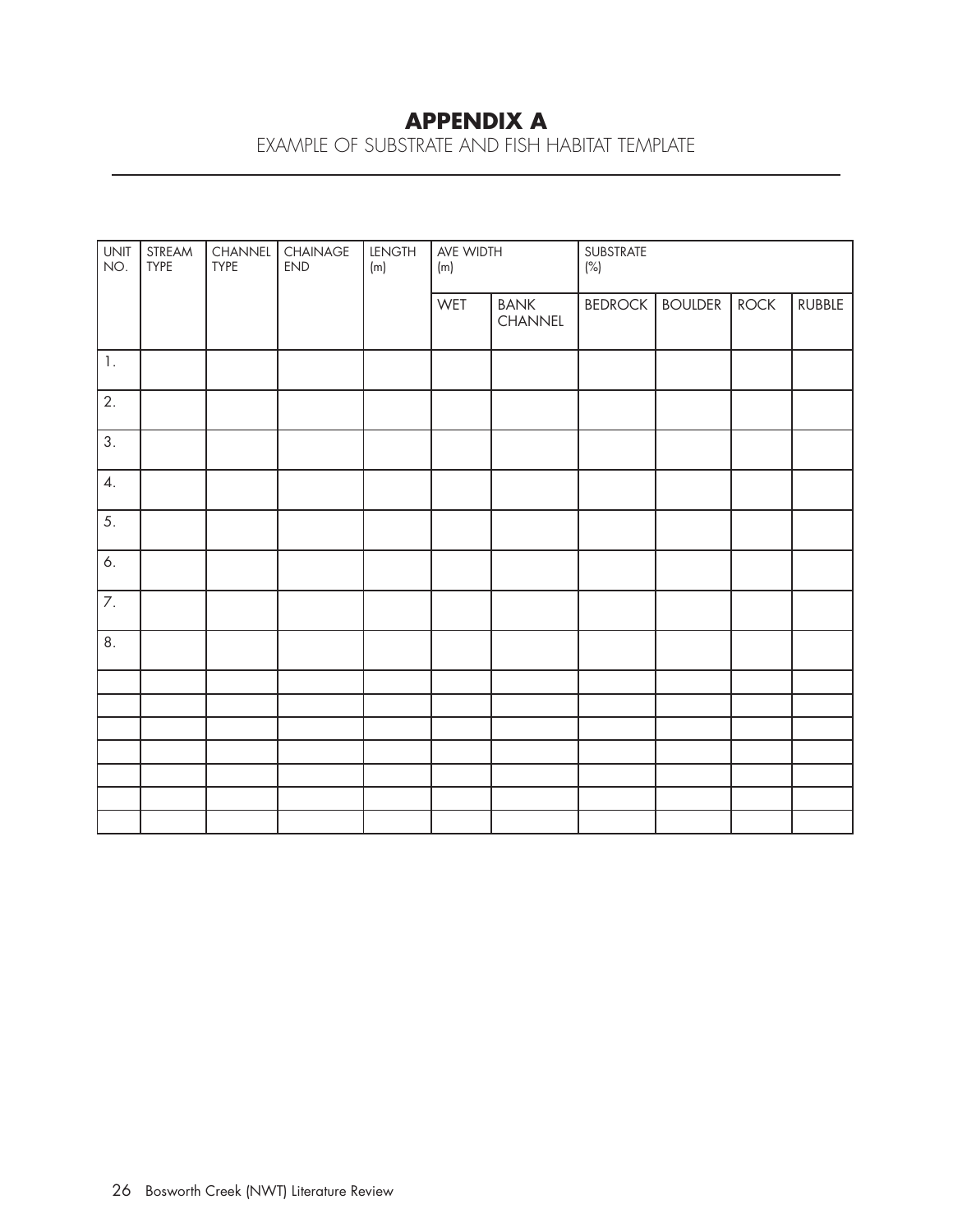# **APPENDIX A (CONT.)**

EXAMPLE OF SUBSTRATE AND FISH HABITAT TEMPLATE

| <b>UNIT</b><br>NO. | SUBSTRATE<br>(%)<br>(Cont.) |      |              | AVE<br><b>DEPTH</b><br>- WET<br><b>WIDTH</b><br>(cm) | 0-50%<br>UNDER-<br><b>CUT</b><br><b>BANK</b> |           | 0-50%<br>OVER-<br><b>HANGING</b><br><b>BANK</b> |             | LARGE<br><b>WOODY</b><br><b>DEBRIS</b><br>IN STREAM<br>(m) | <b>EMBEDDEDNESS</b><br>(CRITERIA)<br>1:20%<br>$2:20\% - 35\%$ | <b>INSTREAM</b><br><b>VEGETATION</b> | <b>COMMENTS</b> | <b>GPS REFERENCE</b><br><b>NUMBER</b> |
|--------------------|-----------------------------|------|--------------|------------------------------------------------------|----------------------------------------------|-----------|-------------------------------------------------|-------------|------------------------------------------------------------|---------------------------------------------------------------|--------------------------------------|-----------------|---------------------------------------|
|                    | <b>GRAVEL</b>               | SAND | <b>FINES</b> |                                                      |                                              | ${\sf R}$ | L                                               | $\mathsf R$ |                                                            | $3:35\% - 50\%$                                               |                                      |                 |                                       |
| $\mathbf{1}$ .     |                             |      |              |                                                      |                                              |           |                                                 |             |                                                            |                                                               |                                      |                 | 46 10 52.5 N<br>59 57 57.3 W          |
| 2.                 |                             |      |              |                                                      |                                              |           |                                                 |             |                                                            |                                                               |                                      |                 | 46 10 48.2 N<br>59 57 58.7 W          |
| 3.                 |                             |      |              |                                                      |                                              |           |                                                 |             |                                                            |                                                               |                                      |                 | 46 10 29.3 N<br>59 58 7.5 W           |
| $\overline{4}$ .   |                             |      |              |                                                      |                                              |           |                                                 |             |                                                            |                                                               |                                      |                 | 46 10 25.4 N<br>59 58 12.6 W          |
| 5.                 |                             |      |              |                                                      |                                              |           |                                                 |             |                                                            |                                                               |                                      |                 | 46 10 22.1N<br>59 58 20.8 W           |
| 6.                 |                             |      |              |                                                      |                                              |           |                                                 |             |                                                            |                                                               |                                      |                 | 46 10 15.4 N<br>59 58 45.1 W          |
| 7.                 |                             |      |              |                                                      |                                              |           |                                                 |             |                                                            |                                                               |                                      |                 | 46 10 23.6 N<br>59 58 17.8 W          |
| 8.                 |                             |      |              |                                                      |                                              |           |                                                 |             |                                                            |                                                               |                                      |                 | 46 10 31.6 N<br>60 1 47.6 W           |
|                    |                             |      |              |                                                      |                                              |           |                                                 |             |                                                            |                                                               |                                      |                 |                                       |
|                    |                             |      |              |                                                      |                                              |           |                                                 |             |                                                            |                                                               |                                      |                 |                                       |
|                    |                             |      |              |                                                      |                                              |           |                                                 |             |                                                            |                                                               |                                      |                 |                                       |
|                    |                             |      |              |                                                      |                                              |           |                                                 |             |                                                            |                                                               |                                      |                 |                                       |
|                    |                             |      |              |                                                      |                                              |           |                                                 |             |                                                            |                                                               |                                      |                 |                                       |
|                    |                             |      |              |                                                      |                                              |           |                                                 |             |                                                            |                                                               |                                      |                 |                                       |
|                    |                             |      |              |                                                      |                                              |           |                                                 |             |                                                            |                                                               |                                      |                 |                                       |